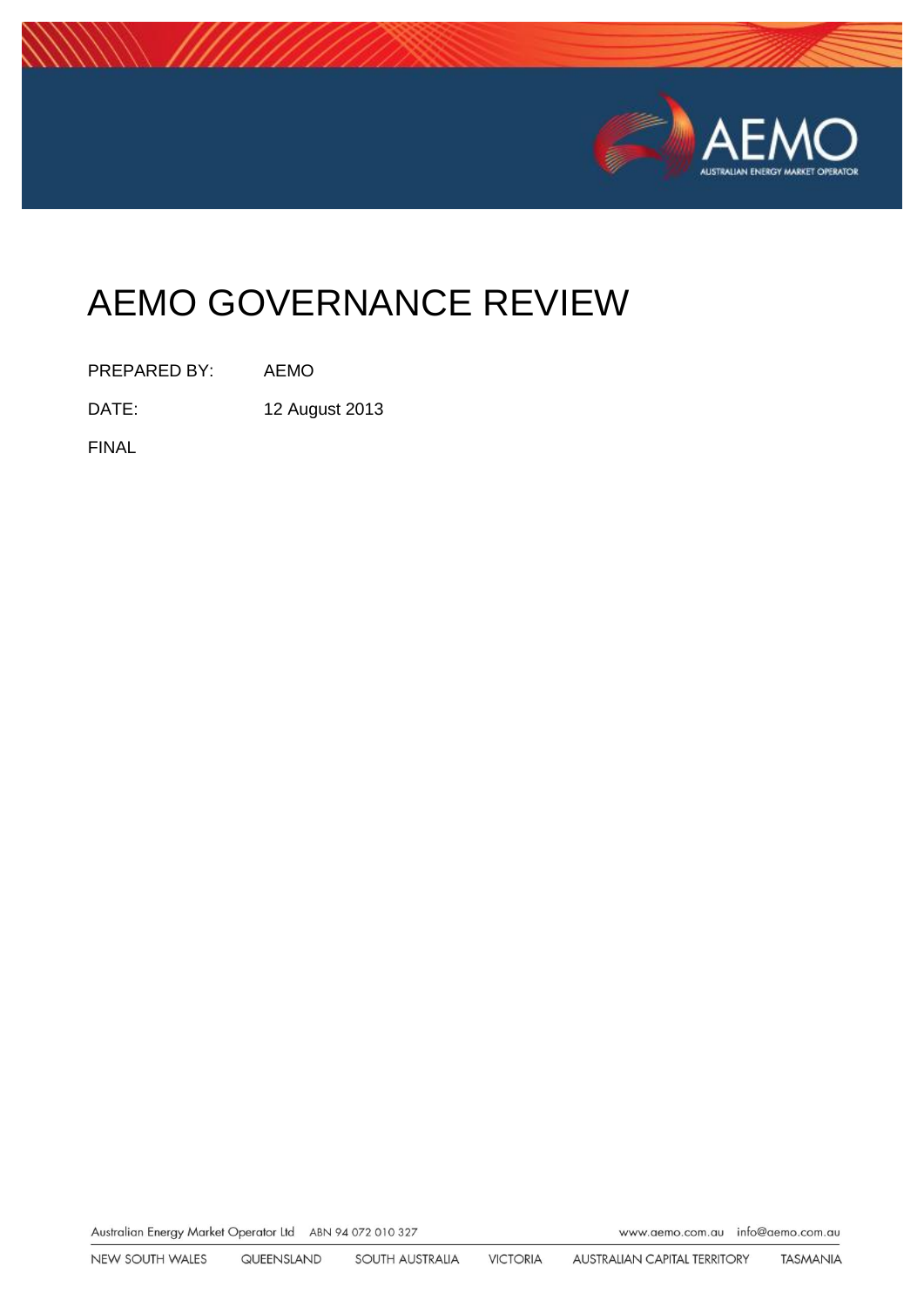

## Contents

| $\overline{1}$                   |  |
|----------------------------------|--|
| $\overline{2}$                   |  |
| 3                                |  |
| $\overline{4}$                   |  |
| 4.1                              |  |
| 4.1.1<br>4.1.2<br>4.1.3<br>4.1.4 |  |
| 4.1.5                            |  |
| 5                                |  |
| 6                                |  |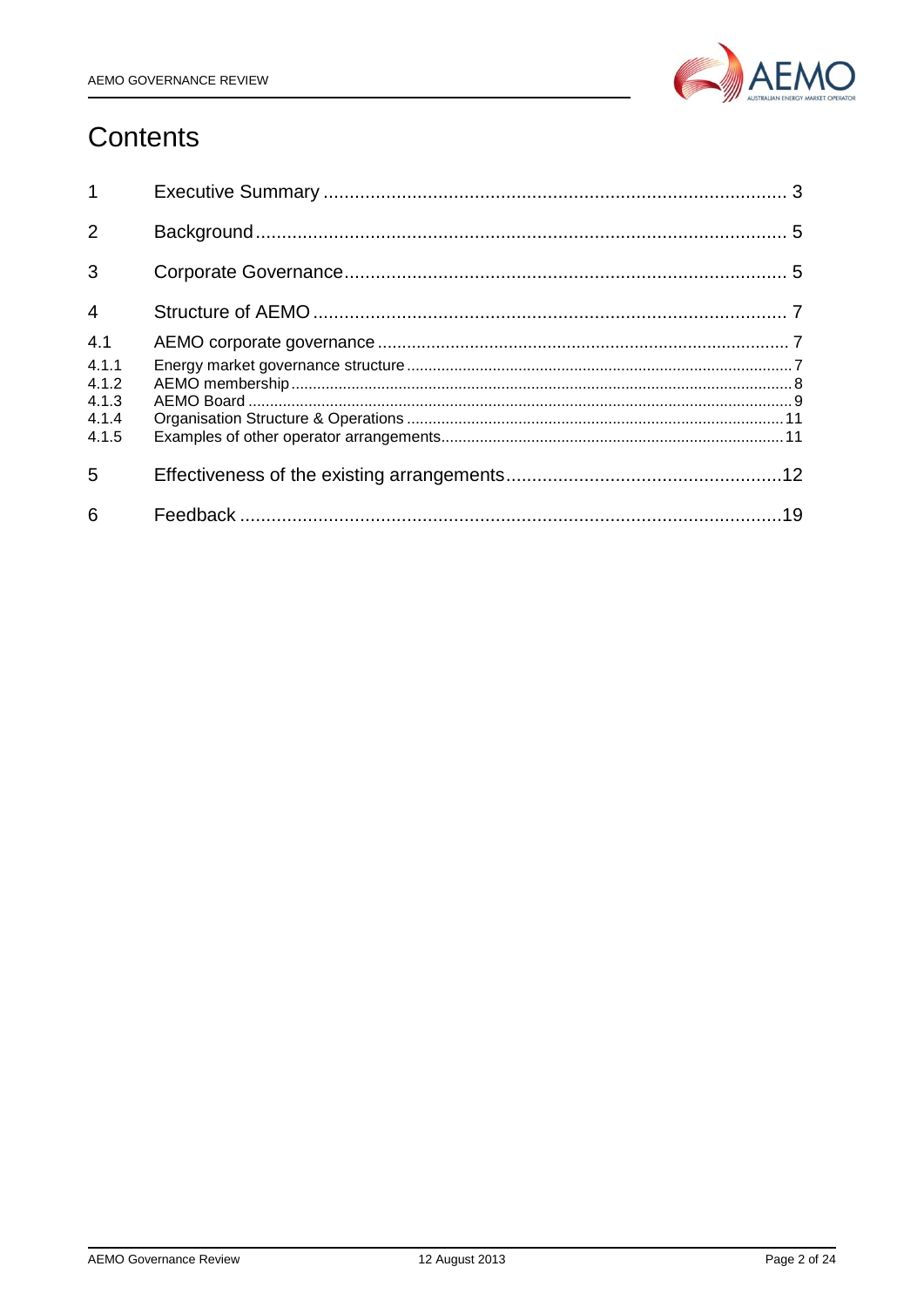

## <span id="page-2-0"></span>**1 Executive Summary**

#### *About AEMO*

The Australian Energy Market Operator (AEMO) is an independent organisation working in the long-term interests of Australian energy consumers by developing and operating markets that offer affordable, safe and reliable energy supplies.

AEMO was established by the Ministerial Council for Energy (MCE), now the Standing Council for Energy and Resources (SCER), as an operational entity by 1 July 2009. AEMO operates on a cost recovery basis and fully recovers its operating costs through fees paid by market participants and network service providers. To reflect its not for profit status, AEMO is a company limited by guarantee under the Corporations Act (2001).

AEMO has a unique membership structure, with membership split between government (60%) and industry (40%). In this context, AEMO's 'members' are effectively its owners and have similar powers as shareholders in a Corporations Act company other than as varied by the AEMO Constitution. Two key differences from shareholders that members of AEMO do not have are the:

- Ability to benefit from ownership through dividends or other financial returns (consistent with a company limited by guarantee and AEMO's not for profit status); or
- Power to appoint Board directors. Members of AEMO have the ability to endorse Board candidates but the ultimate power to appoint is through Ministers and the SCER.

These limitations are set out in the AEMO Constitution and are not related to the allocation of membership rights. Rather the allocation of membership rights to both industry and government is aimed at providing appropriate governance over AEMO as it fulfils its functions.

AEMO has a key role as the operator of gas and electricity markets, both of which are of high commercial value and provide critical services to the community. In dispatching and settling these markets, market participants need to have confidence that AEMO will act competently and independently, consistently applying the market Rules. In operating the physical power system and managing emergencies, governments need to have confidence in AEMO's capability to act to maintain power system security and reliability. A wide range of stakeholders rely upon AEMO for the range of investment and planning information related to energy markets. The interests of the industry and the government in AEMO's good governance are recognised in its shared membership.

AEMO's shared ownership structure presents both advantages and challenges for its operation; issues that were considered at length prior to AEMO's commencement. On the one hand, some parties (notably industry participants on the supply side) were of the view that industry membership affords the energy sector participants a potentially greater degree of accountability to those who use and pay for AEMO's services and the potential for improved responsiveness to the needs of market participants, enhanced transparency of operations and greater independence from any particular market participant or government stakeholder. On the other hand, some parties, particularly end users and government stakeholders, perceived that government membership of AEMO could provide greater protection and improved accountability to end users (who are the ultimate beneficiary of its services), and greater independence from any particular market participant.

Where it is important for all organisations to carefully manage risks associated with conflicts of interest, the nature of AEMO's functions require Board directors that can capably operate with industry specific and often technical matters. The AEMO Constitution sets out clear criteria on the selection of Board directors that help to manage these risks; specifically including that the board can consist of between five to ten directors, a majority of which, including the chair, must be independent directors.<sup>1</sup> The independent skills based board was instituted to provide an effective

1

<sup>1</sup> The Constitution sets out criteria against which a director can be considered as independent in 'Schedule 2 – Directors' independence, skills and experience.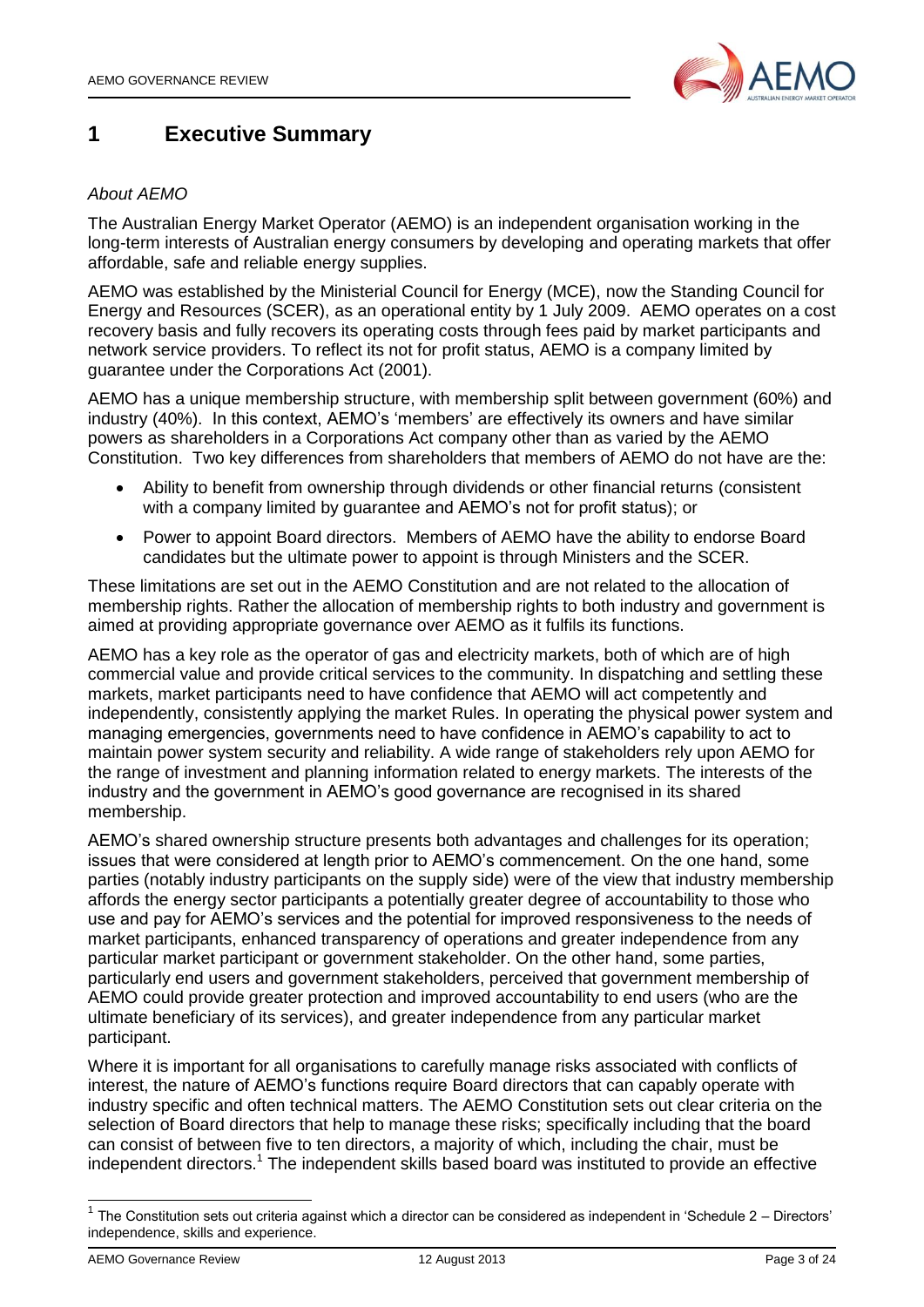

balance to these corporate challenges,<sup>2</sup> helping to strengthen the robustness of its decisionmaking processes.

The ownership mix and the skills based board selection process therefore provide value and confidence to the wide range of AEMO stakeholders. Combined with its not for profit and membership without equity status, these features of AEMO's corporate structure present a unique arrangement from a number of perspectives; the company operates in a way that is consistent with other Corporations Act companies, costs are minimised, and the full range of skills are brought to bear through membership of the Board.

#### *Governance review*

As part of the implementation plan for AEMO a commitment was made for these arrangements to be reviewed after three years of operation. Following an internal review of the corporate governance arrangements currently in place, which built on feedback received from members and gained through operational experience, AEMO submitted recommendations to the Standing Council for Energy and Resources (SCER) for noting.

This paper sets out a series of minor amendments AEMO considers will improve the effectiveness of its existing governance processes. AEMO intends to progress these amendments together with its members later this year.

AEMO welcomes feedback from stakeholders and interested parties alike on this review and on the options noted for further consideration. Feedback is sought by Friday 30 August

 $\overline{\phantom{a}}$ 

 $2$  With Board appointments made based on a skills matrix.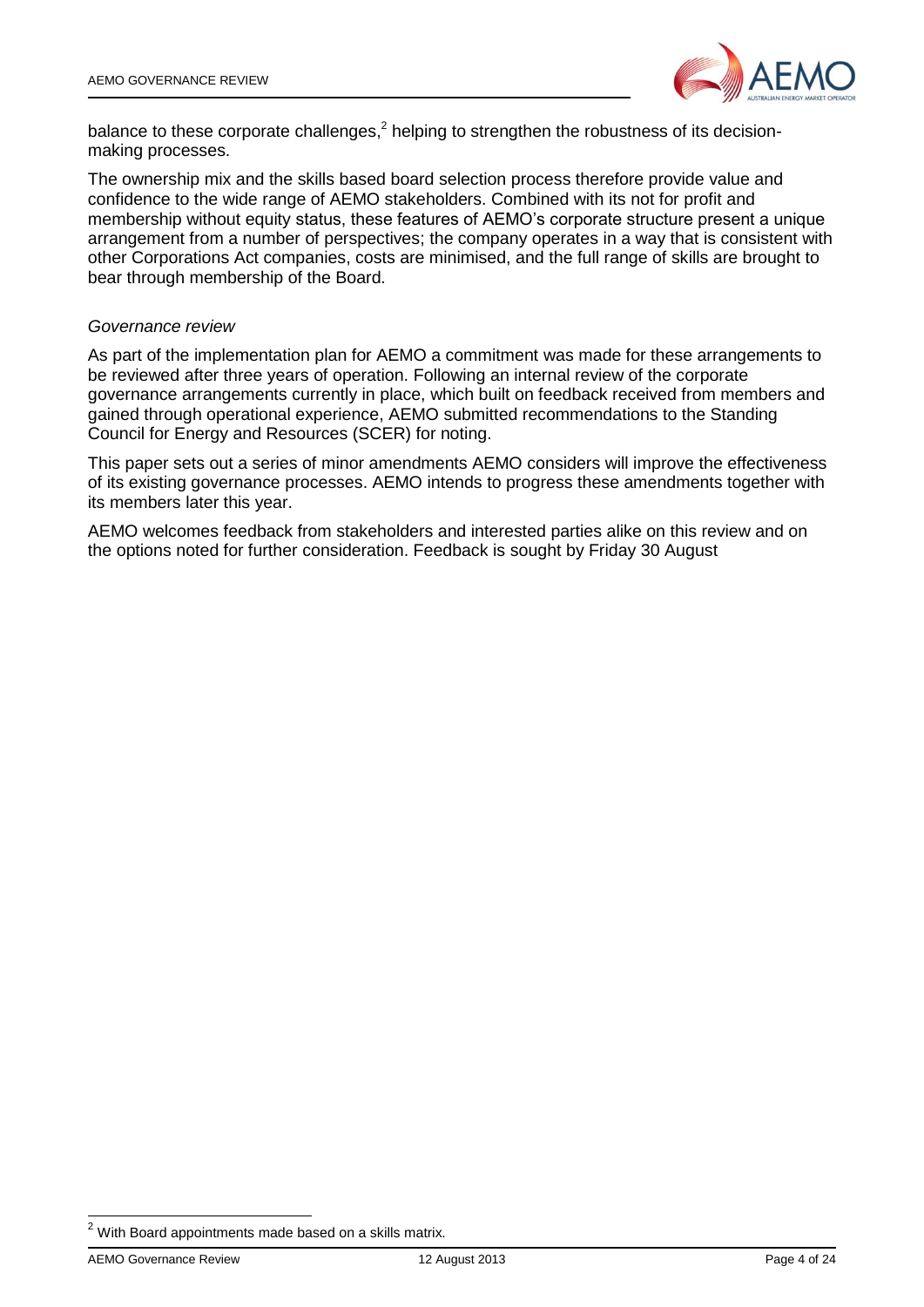

## <span id="page-4-0"></span>**2 Background**

The Australian Energy Market Operator (AEMO) is an independent organisation working in the long-term interests of Australian energy consumers by developing markets that offer affordable, safe and reliable energy supplies. Created by the Council of Australian Governments (COAG) and developed under the guidance of the Ministerial Council on Energy (MCE), AEMO strengthens the national character of energy market governance by drawing together under the one operational framework responsibility for electricity and gas market functions, National Electricity Market (NEM) system operations, management of Victoria's gas transmission network and national transmission planning, across eastern and south-eastern Australia.

AEMO carries out the electricity functions previously undertaken by the National Electricity Market Management Company (NEMMCO) with respect to the NEM and the planning responsibilities of the Electricity Supply Industry Planning Council (ESIPC, South Australia). Additionally, AEMO assumed the retail and wholesale gas market responsibilities of the Victorian Energy Networks Corporation (VENCorp), Retail Energy Market Company (REMCO), Gas Market Company (GMC) and Gas Retail Market Operator (GRMO). As part of its gas market functions, AEMO is responsible for the operation of the Short Term Trading Market (STTM), (with hubs now operating in New South Wales, South Australia and Queensland), which sets a daily wholesale price for natural gas. Following MCE approval, AEMO was operational by 1 July 2009. AEMO was established by the MCE to operate on a cost recovery basis and fully recovers its operating costs through fees paid by market participants.

Its membership structure was set up as a split between government and industry, $3$  respectively 60 and 40 per cent, with a commitment made for this arrangement to be reviewed after three years of operation. AEMO carried out an internal review of aspects of its corporate governance, which built on feedback received from members and gained through operational experience, with recommendations noted by the SCER earlier this year. This paper sets out a series of minor amendments AEMO considers will improve the effectiveness of its existing governance processes. AEMO intends to progress these amendments together with members later this year.

It should be noted that the corporate structure for AEMO is different to the other energy market institutions. The AEMC is a statutory body created under South Australian legislation and the AER is a constituted body within the ACCC, which is a statutory corporation under commonwealth legislation. As a Corporations Act company the corporate governance arrangements for AEMO are different in terms of obligations and responsibilities. For example, AEMO is subject to the duties imposed under the Corporations Act and the common law.

## <span id="page-4-1"></span>**3 Corporate Governance**

Corporate governance is 'the system by which companies are directed and controlled'.4 It involves regulatory and market mechanisms, and the roles and relationships between a company's management, its board, its shareholders and other stakeholders, and the goals for which the corporation is governed.5,6 Effective corporate governance influences how an organisation is managed, valued and perceived and by its stakeholders, internal and external.

As part of the process for developing AEMO's existing structure, the work of the Australian Securities Exchange (ASX) on the role of effective corporate governance was carefully considered

 $\frac{1}{3}$ See Appendix 1 for a list of government and industry members of AEMO.

<sup>4</sup> http://www.ecgi.org/codes/documents/hampel23.pdf (Cadbury Committee, 1992) European Corporate Governance Institute.

<sup>&</sup>lt;sup>5</sup> "OECD Principles of Corporate Governance, 2004". OECD. http://www.oecd.org/dataoecd/32/18/31557724.pdf. Retrieved 2011-07-20.

<sup>6</sup> Tricker, Adrian, Essentials for Board Directors: An A-Z Guide, Bloomberg Press, New York, 2009, ISBN 978-1-57660- 354-3.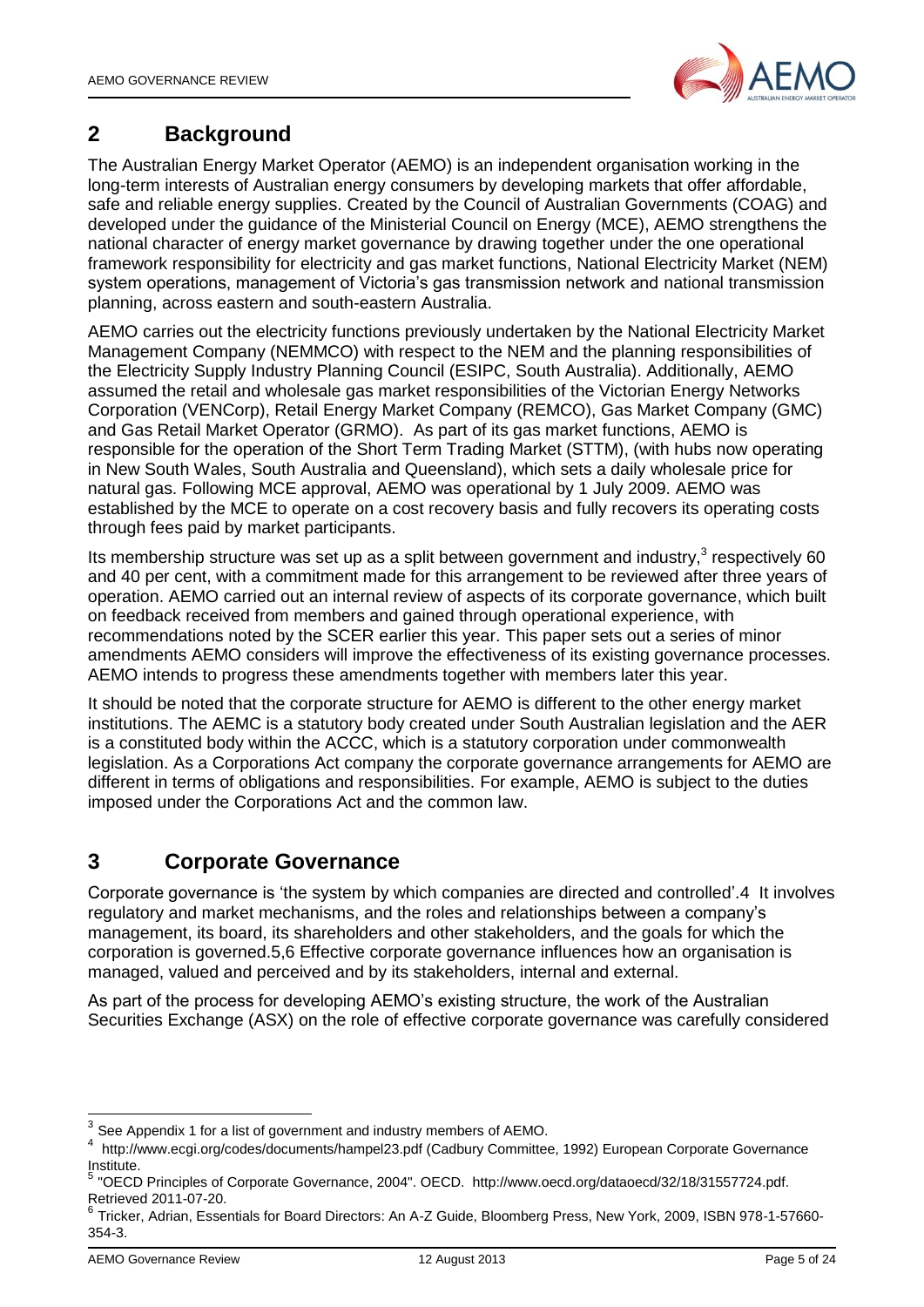

and incorporated. In its published work on the role of effective governance structures and processes, $7$  the ASX provides the following definition:

*'Corporate governance is, "the framework of rules, relationships, systems and processes within and by which authority is exercised and controlled in corporations." It encompasses the mechanisms by which companies, and those in control, are held to account.<sup>8</sup> Corporate governance influences how the objectives of the company are set and achieved, how risk is monitored and assessed, and how performance is optimised. Effective corporate governance structures encourage companies to create value, through entrepreneurialism, innovation, development and exploration, and provide accountability and control systems commensurate with the risks involved.' (p3)*

#### *ASX Corporate Governance Council*

The ASX convened the ASX Corporate Governance Council in August 2002. The Council brings together various business, shareholder and industry groups, each offering valuable insights and expertise on governance issues from the perspective of their particular stakeholders. Its primary work has been the development of the Corporate Governance Principles and Recommendations, which have been designed to promote investor confidence and to assist listed entities to meet stakeholder expectations.<sup>9</sup>

A key feature of the Council's recommendations is the 'if not, why not' approach. That is, ASX listed entities are required to benchmark their corporate governance practices against the Council's recommendations and, where they do not conform, to disclose that fact and the reasons why .In this way, entities are effectively encouraged to adopt the Council's recommended practices, but have the flexibility to adopt alternative corporate governance practices, if its board considers those to be more suitable to its particular circumstances.

Core to the success of effective corporate governance practices, is their flexibility to evolve in the light of the changing circumstances of a company. ASX also notes the following in respect of its recommendations for effective governance:

*'Corporate governance practices must also evolve in the context of developments both in Australia and overseas. There is no single model of good corporate governance.' (p3)*

The ASX recommend the following eight principles for effective corporate governance,10 with each principle holding equal importance:

- *Principle 1: Fundamental to any corporate governance structure is establishing the roles of the board and senior executives,*
- *Principle 2: With a balance of skills, experience and independence on the board appropriate to the nature and extent of company operations.*
- *Principle 3: There is a basic need for integrity among those who can influence a company's strategy and financial performance, together with responsible and ethical decisionmaking which takes into account not only legal obligations but also the interests of stakeholders.*
- *Principle 4: Meeting the information needs of a modern investment community is also paramount in terms of accountability and attracting capital. Presenting a company's financial and nonfinancial position requires processes that safeguard, both internally and externally, the integrity of company reporting,*

<sup>————————————————————&</sup>lt;br><sup>7</sup> 'Corporate Governance Principles and Recommendations with 2010 Amendments', released on 30 June 2010, ASX Corporate Governance Council. <http://www.asxgroup.com.au/corporate-governance-council.htm><br>8. Justice Owen in the HIH Boyal Commission. The Failure of HIH Incurance Valume 1: A Corporation

Justice Owen in the HIH Royal Commission, The Failure of HIH Insurance Volume 1: A Corporate Collapse and Its Lessons, Commonwealth of Australia, April 2003 at page xxxiii and Justice Owen, Corporate Governance – Level upon

Layer, Speech to the 13th Commonwealth Law Conference 2003, Melbourne 13-17 April 2003 at page 2.<br><sup>9</sup> The current version of the Council's Corporate Governance Principles and Recommendations with 2010 Amendments was released on 30 June 2010 and came into effect on 1 January 2011.

<sup>10</sup> AEMO notes that the ASX are currently in the process of updating these principles. AEMO will review the updated principles once in place and seek to ensure the governance arrangements in place continue to reflect the essence of those principles.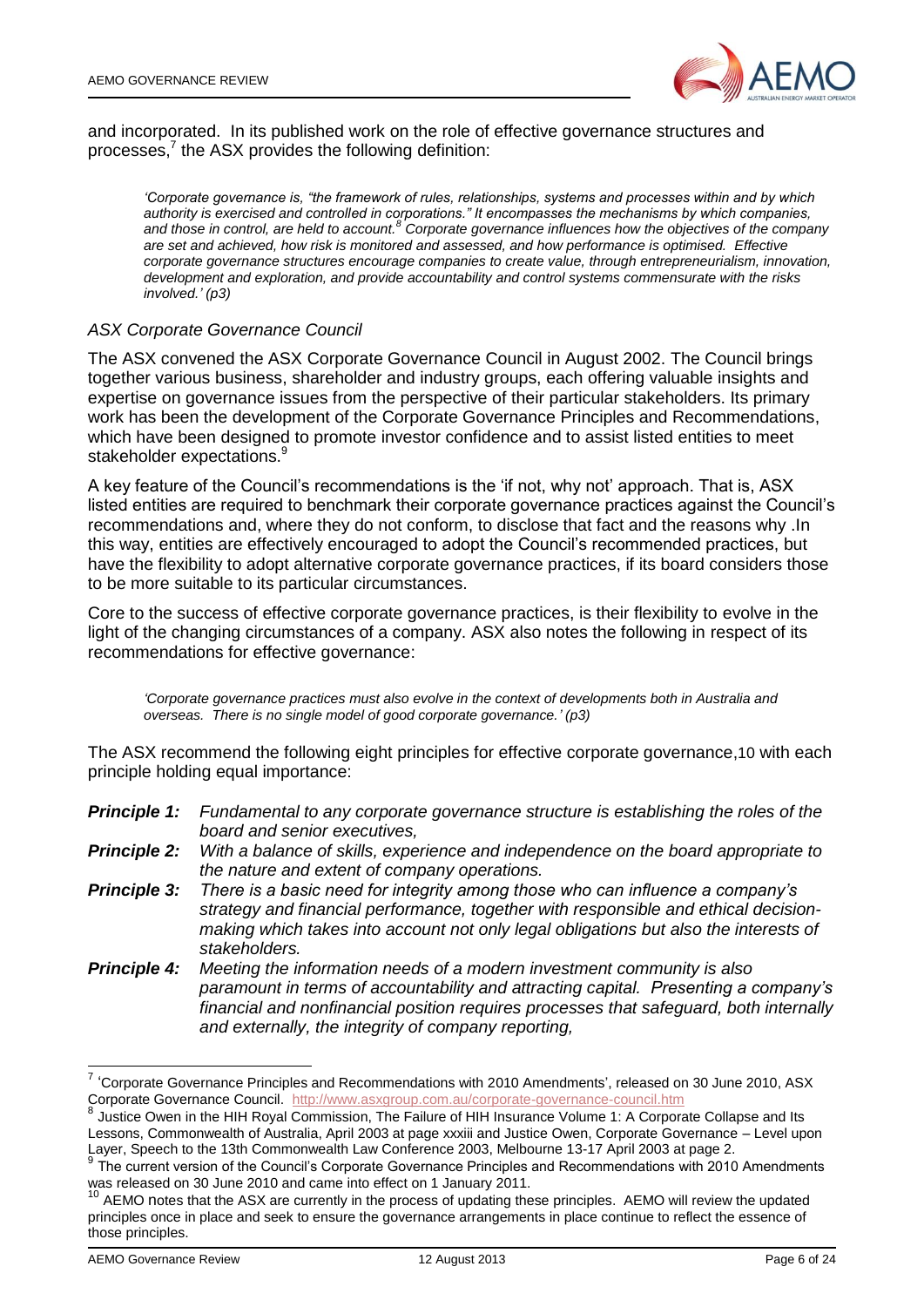

|                     | <b>Principle 5:</b> and provide a timely and balanced picture of all material matters.                                                                                |
|---------------------|-----------------------------------------------------------------------------------------------------------------------------------------------------------------------|
| <b>Principle 6:</b> | The rights of company owners, i.e. shareholders, need to be clearly recognised and<br>upheld.                                                                         |
|                     | <b>Principle 7:</b> Every business decision has an element of uncertainty and carries a risk that can be<br>managed through effective oversight and internal control. |
| <b>Principle 8:</b> | Rewards are also needed to attract the skills required to achieve the performance<br>expected by shareholders.                                                        |

#### *'Fit for purpose' arrangements*

Organisations exist in many and varied forms, be they a privately listed commercial entity, government owned or not for profit (NFP) business. As such ,and consistent with the recommendations of the ASX, it is appropriate for governance arrangements to be 'fit for purpose' – a single approach will not fit all.

In this context, although the ASX principles outlined above are a useful foundation, it is also appropriate to consider which issues and items for focus are most relevant for the nature, scale and responsibilities of an individual business. This type of assessment can help to develop a governance structure that is more focused, pragmatic and effective for the relevant organisation.

A board in a NFP organisation will, for example, focus on the strategic direction and performance of the organisation in much the same way as a commercial entity or statutory body, but would likely have a greater focus on working with the CEO to enable the organisation to obtain resources and funding to implement the organisation's strategic objectives and to ensure continued revenue streams.

In carrying out its operations, AEMO has a strong focus on efficiency and has sought to build commercial drivers into its decision-making processes. The overarching National Electricity Objective (NEO) and National Gas Objective (NGO), both in place to facilitate the delivery of efficient markets and operations, are also integral to each of AEMO's functions. However, in part due to the nature of its mixed ownership, it does not have the same focus on securing funding for its operations as a more typical NFP organisation would perhaps do. This reflects the unique nature of AEMO's operations and resulting governance arrangements; where as a result of being an entity designed to carry out a number of specific legislated functions, ensuring continued competence and integrity in carrying out its operations is a key measure of AEMO's success.

### <span id="page-6-0"></span>**4 Structure of AEMO**

The following section provides an overview of how AEMO is structured at a corporate level, with discussion regarding the ownership structure, board appointment processes, and internal regulatory controls.

#### <span id="page-6-1"></span>**4.1 AEMO corporate governance**

Established by the MCE in 2009, AEMO is an independent organisation that operates the energy markets and systems and also delivers planning advice in eastern and south-eastern Australia. AEMO's responsibilities are defined by both Commonwealth and State acts and the AEMO Constitution.11 Consistent with its Constitution, AEMO develops and publishes a Statement of Corporate Intent each year.12

#### <span id="page-6-2"></span>**4.1.1 Energy market governance structure**

AEMO operates alongside:

 $\overline{\phantom{a}}$ 

<sup>&</sup>lt;sup>11</sup> See a copy of the AEMO Constitution, dated 06 September 2012 at: [http://www.aemo.com.au/About-](http://www.aemo.com.au/About-AEMO/Membership)[AEMO/Membership](http://www.aemo.com.au/About-AEMO/Membership)

See a copy of the AEMO Statement of Corporate Intent for 2012-2013 at: http://www.aemo.com.au/About-AEMO/Corporate-Publications/Statement-of-Corporate-Intent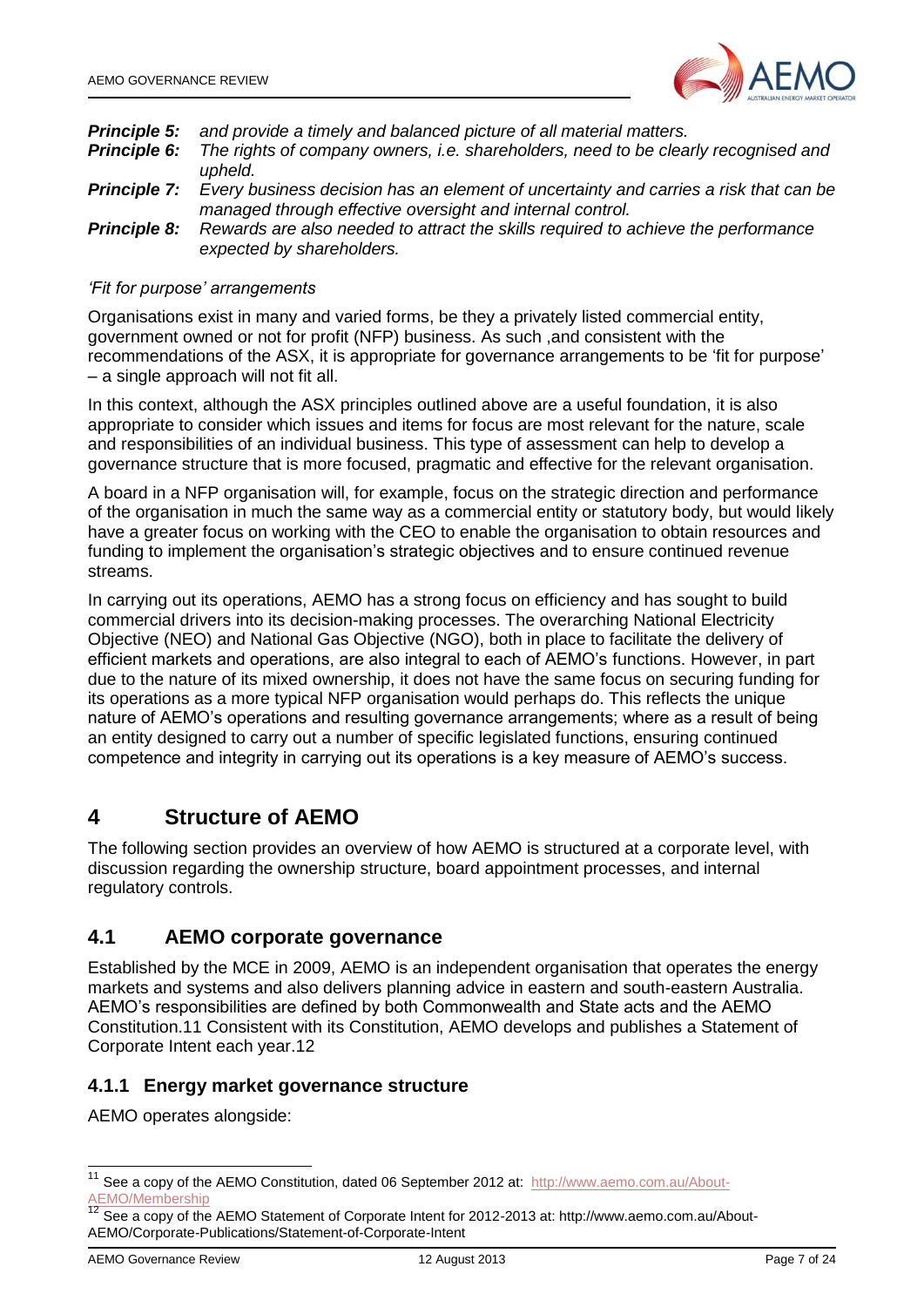

- The Australian Energy Regulator (AER), which oversees economic regulation and compliance with the national laws and rules, reports on generator bidding behaviour in the National Electricity Market (NEM),regulates electricity transmission and distribution networks in the NEM and regulates covered gas pipelines (in jurisdictions other than Western Australia).
- The Australian Energy Market Commission (AEMC), which makes the rules governing the regulation of the energy markets.
- The Standing Committee of Officials, previously the MCE, now part of the Standing Council for Energy and Resources (SCER), is responsible for developing policies related to the gas and electricity markets.

Collectively, these institutions have assumed most of the regulatory arrangements for the energy industry that were previously the responsibility of state government authorities. The AEMC is responsible to the COAG through SCER, while the AER is accountable to the Commonwealth Government as a constituent entity of the Australian Competition and Consumer Commission (ACCC).

A Memorandum of Understanding between the ACCC, the AER and the AEMC guides interaction between these three bodies and their functions in the Australian energy industry.

#### *Figure 1: Australian Energy Market Governance Structure*



#### <span id="page-7-0"></span>**4.1.2 AEMO membership**

During the development phase for AEMO, the Market Operator Working Group (MOWG) evaluated a range of different ownership options for AEMO, taking into account arrangements for Australia's existing market operators and international experience. The MOWG deliberated over three basic ownership structures – 100% government ownership, 100% 'industry' ownership, and joint ownership shared between government and 'industry'.13

There were differing views during deliberations on the most appropriate ownership structure. Industry members of MOWG (typically from the supply side) considered that AEMO should be fully or at least part owned by industry, while energy user members supported government ownership, or at least part government ownership.

Some parties were of the view that industry membership potentially affords the energy sector a greater degree of accountability to those who use and pay for AEMO's services, and the potential for improved responsiveness to the needs of market participants, enhanced transparency of operations and greater independence from any particular market participant or government stakeholder. Alternatively,

1

<sup>&</sup>lt;sup>13</sup> In this context, industry is defined as energy market participants (gas producers, generators, transmission, distribution and retailers) and end users of energy.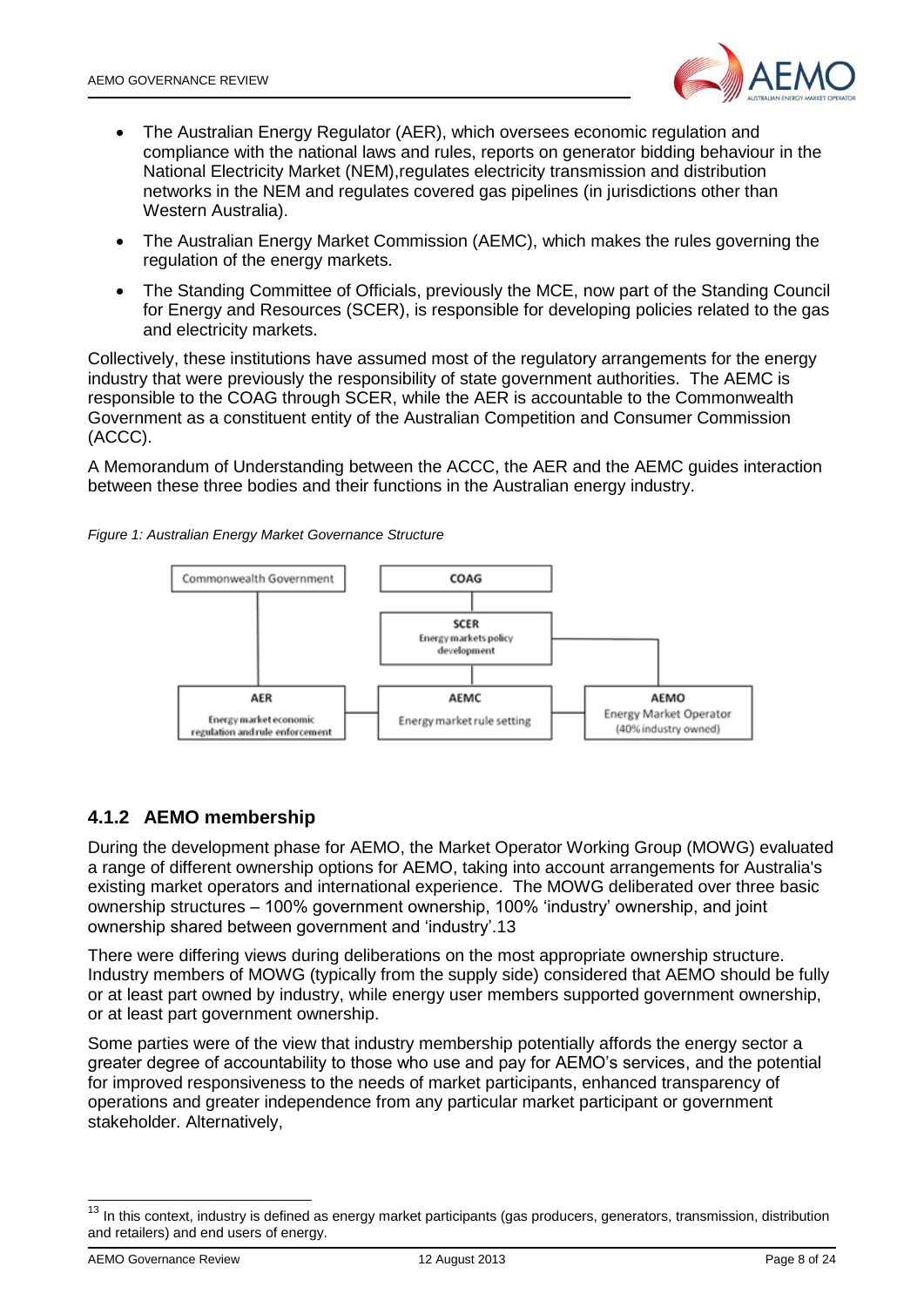

other parties, perceived that government membership of AEMO could provide greater protection and improved accountability to end users who are the ultimate beneficiary of its services, and greater independence from any particular market participant.

The resulting split, which exists today, sees AEMO membership divided respectively between government and industry; with membership comprising 60 per cent government members and 40 per cent industry members. Government and industry are invited to apply for membership in accordance with the AEMO Constitution, and are encouraged to review the application criteria and associated information.<sup>14</sup>

#### <span id="page-8-0"></span>**4.1.3 AEMO Board**

AEMO is governed by a Board comprised of nine non-Executive Directors, who are appointed by the SCER based on meeting a required skills matrix, and the Managing Director/Chief Executive Officer (who is appointed by the Board).15 The day-to-day management of the company is delegated to the Managing Director and Chief Executive Officer with support from Board Committees as appropriate. These delegations are documented.

Since AEMO's establishment, there have been four changes of non-executive Board directors, with new appointments made by the SCER (or their predecessor, the MCE), following consideration by AEMO's members.

#### *Board appointment process*

Appointments to the AEMO Board are made when required; with initial Board directors appointed at AEMO's commencement each having the expiry of their terms staggered to aide continuity. If all Board directors meet their full term, there should be some completing their three year term in the middle of each year.

On each occasion, the SCER Appointments Selection Panel, which is an independent panel, will undertake a search and recommend a short list of candidates that best meet the required skill set required of the particular Board position being replaced. The Panel prepares a report making recommendations of proposed candidates for consideration by members at a general meeting of the company. If approved by the members, the Panel's report is submitted to the SCER, which then makes the final decision to approve the appointment (or send back for further candidates).

#### *Board responsibilities*

The Board's responsibilities include but are not limited to:

- Oversight of AEMO's activities to achieve the objectives set out in the Constitution. The Constitution sets out obligations on AEMO to perform each of the functions and exercise the powers conferred on it under various pieces of legislation.
- Setting AEMO's goals and strategy.
- Determining the financial, operational, human, technological and administrative resources required by AEMO to meet its objectives and goals.
- Establishing and maintaining adequate and effective reporting lines and procedures, which enable all material matters and information to be identified and reported to the Board.
- Approving budgets and monitoring compliance with financial reporting obligations.
- Appointing the Managing Director.
- Reviewing and assessing the performance of the AEMO's management.
- Establishing and approving the charters of Board Committees.

1

<sup>&</sup>lt;sup>14</sup> Information regarding membership of AEMO can be found at: <http://www.aemo.com.au/About-AEMO/Membership> <sup>15</sup> See Appendix 2 for details of the current AEMO board members.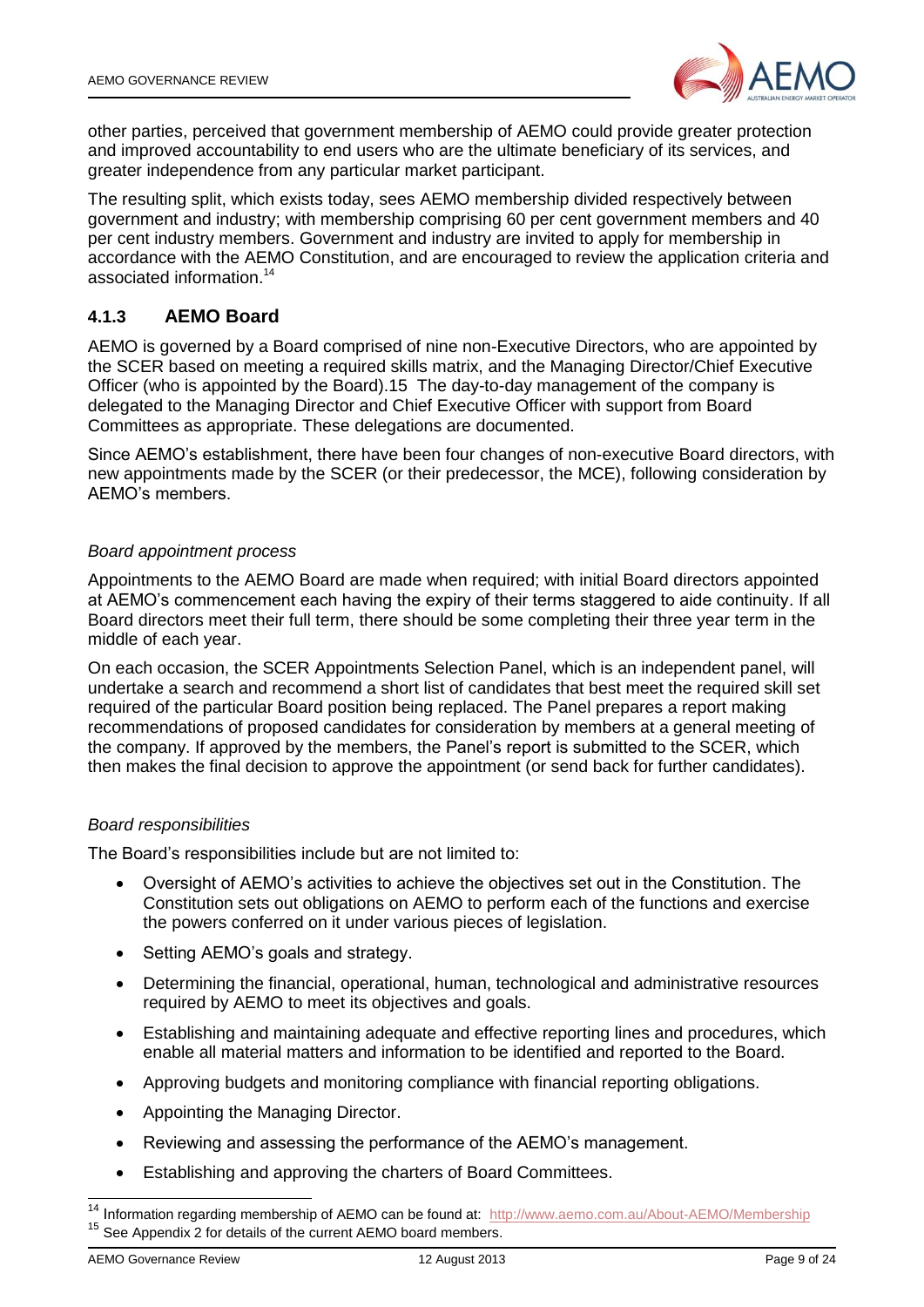

- Establishing effective controls and procedures to enable risks to AEMO to be identified, assessed and managed.
- Monitoring compliance with legislative and regulatory requirements including occupational health and safety, equal opportunity, environmental, corporate governance and reporting obligations.
- Reporting to AEMO's stakeholders.

#### *Board obligations*

The directors on the Board have various obligations arising from the Corporations Act, the common law and the AEMO Constitution. These obligations include:

- Directors must comply with the duties under the Corporations Act and the common law such as the duties to act: in good faith; in the best interests of the company; with care and diligence; and proper purposes.
- Directors must avoid a conflict of interest or duty. To manage any actual, potential or perceived conflicts of interest, the Board has approved a Directors Interests Protocol that specifies the process for the management of conflicts.
- The must be a majority of independent directors on the Board.

The Board has approved various policies and procedures as part of its Corporate Governance Framework. These are illustrated in Figure 2.

#### *Figure 2: AEMO Governance Framework*

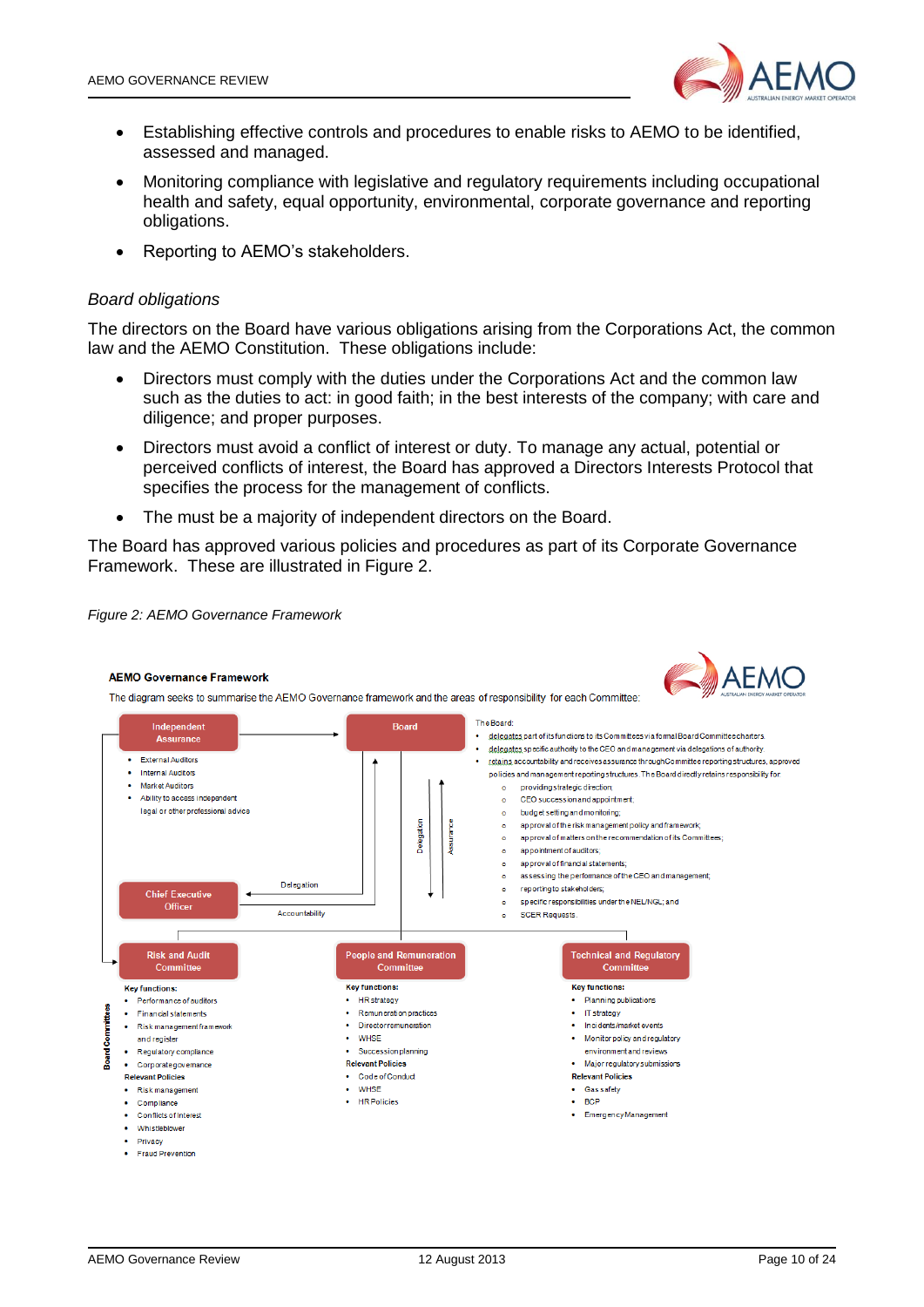

#### <span id="page-10-0"></span>**4.1.4 Organisation Structure and Operations**

AEMO's operating structure is designed to ensure that the business develops a strong culture of collaboration and accountability that will help to ensure transparency and integrity.

Within the functional work stream the organisational structure reflects a distinction between three types of organisational roles - day to day operations, short term market development and transmission services, and long term strategic planning. These distinctions reflect the shared focus of operations within each energy market and allows for integration of common services and efficiency in engagement with multi-market participants.

*Figure 3: AEMO operating structure (as at July 2013)*



#### <span id="page-10-1"></span>**4.1.5 Examples of other operator arrangements**

In establishing and assessing corporate governance arrangements, it is appropriate to consider whether those arrangements are fit for purpose. The 60-40 government-industry shared ownership structure that features at AEMO presents both advantages and challenges for its operation. Combined with its NFP status, these features of AEMO's corporate structure present a unique arrangement; both in a corporate sense, and also when compared to other entities with similar market or system operation functions in different markets.

Other market or system operators carry out their functions under different corporate arrangements, the form of which depends on many factors. For example, Transpower, in New Zealand, is both asset and system owner for the electricity transmission grid and is also a 100% state owned entity. In the United Kingdom, National Grid has an asset and system operation role for both the gas and electricity networks and operates as a publicly listed company. Prior to AEMO's establishment, one of its founding companies NEMMCO, with functions to operate the NEM, was also 100% government owned, with the jurisdictions approving the appointment of directors and each jurisdiction nominating a director for appointment.

In the American context, PJM, the regional transmission organisation operating the electricity system across a number of states including Pennsylvania and Maryland, has a different ownership structure again. PJM has full ownership by its industry members, with no government stakeholder interest. ISO New England, which operates the electricity system in New England without any asset ownership responsibilities, also has industry (participant) and no government ownership. These examples also reflect the historical experience in the United States where there has not been any previous government ownership (of any significance).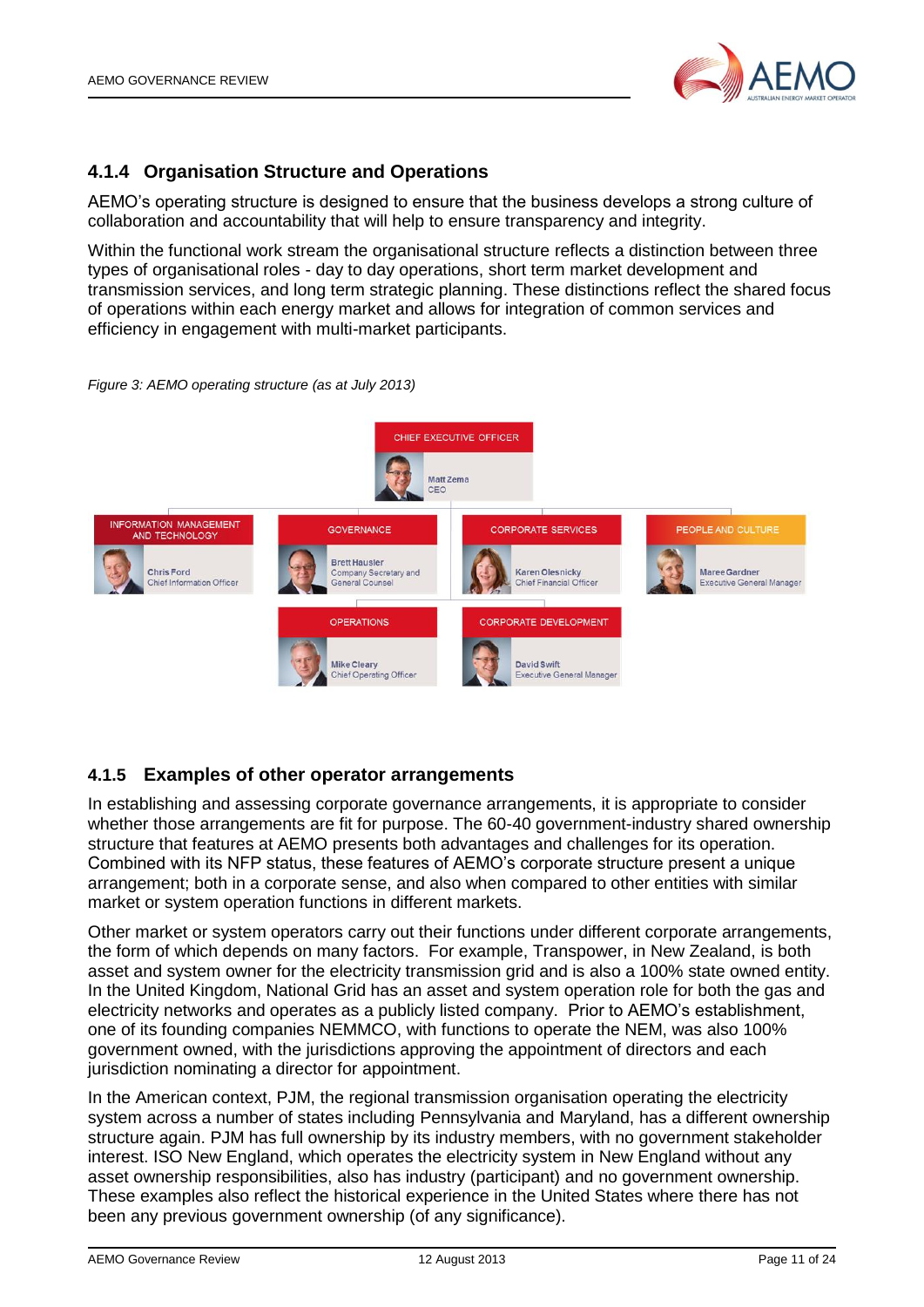

The legislative frameworks relating to those entities are different to those in place for AEMO, and reflect the different regulatory challenges associated with balancing the nature of the functions carried out by each operator and appropriate levels of oversight and customer protection.

When considering whether the current corporate governance arrangements are effective and fit for purpose it is therefore appropriate to consider the nature of AEMO's functions and role in the energy markets.

### <span id="page-11-0"></span>**5 Effectiveness of the existing arrangements**

In this review the current corporate governance principles developed by the ASX have been used as a basis for assessing the effectiveness of the governance arrangements currently in place at AEMO. Given the nature of AEMO's functions and mix of ownership, some of the principles noted are less relevant to its operation than they would be for a publicly listed company. However, for completeness, each principle has been considered below with discussion in respect of AEMO's operation provided. Note, that where some of the principles are closely related, these have been considered in tandem.

#### *Principle 1: Fundamental to any corporate governance structure is establishing the roles of the board and senior executives,*

*Principle 2: With a balance of skills, experience and independence on the board appropriate to the nature and extent of company operations.*

The Board structure under which AEMO operates has been developed in accordance with both of these principles. As noted earlier, Figure Two illustrates the clear lines of responsibility for the nonexecutive board directors, the role and function of committees and the delegated responsibilities of the Managing Director and Chief Executive Officer. This information is also available publicly on the AEMO website.

In respect of Principle 2, the AEMO Constitution requires non-executive board appointments to be made according to a skills requirement matrix. These appointments are made by the SCER, following consideration by members.

The 'nature and extent of company operations' at AEMO are often of a specific and technical nature. As such, having an appropriate 'balance of skills, experience and independence on the board' is paramount to maintaining the strength and robustness of the decision making functions carried out by the AEMO Board. This is important not only for the functioning of the Board, but also for the operations of AEMO itself given that it is the board that appoints the Managing Director/Chief Executive Officer for AEMO.

Confidence of the energy markets in AEMO as an independent and prudent market operator can therefore be undermined in the absence of it having an appropriate mix of well skilled and experienced non-executive board directors. The potential exists for wider reputational risk for AEMO if changes to its governance structure were made such that there was a perception of nonindependent (e.g. partisan vs. skills-based) appointments were made to its Board.

#### *Options for further consideration*

#### *Length of term*

It may be appropriate to consider changes to the length of terms for board appointments.

Where currently an AEMO Board director can sit for two terms, the length of term being a three year period; there may be merit in allowing for directors to carry out longer periods of service. As directors usually require time to fully understand all aspect of the company's operations, there would be a benefit in extending the term of appointment or the number of terms to leverage off this knowledge, as well as provide additional stability in the Board composition. Balanced against this is the need for new and 'fresh' perspectives, unencumbered by any past 'legacy' issues or decisions, to continue to be incorporated into the decision making process at regular points.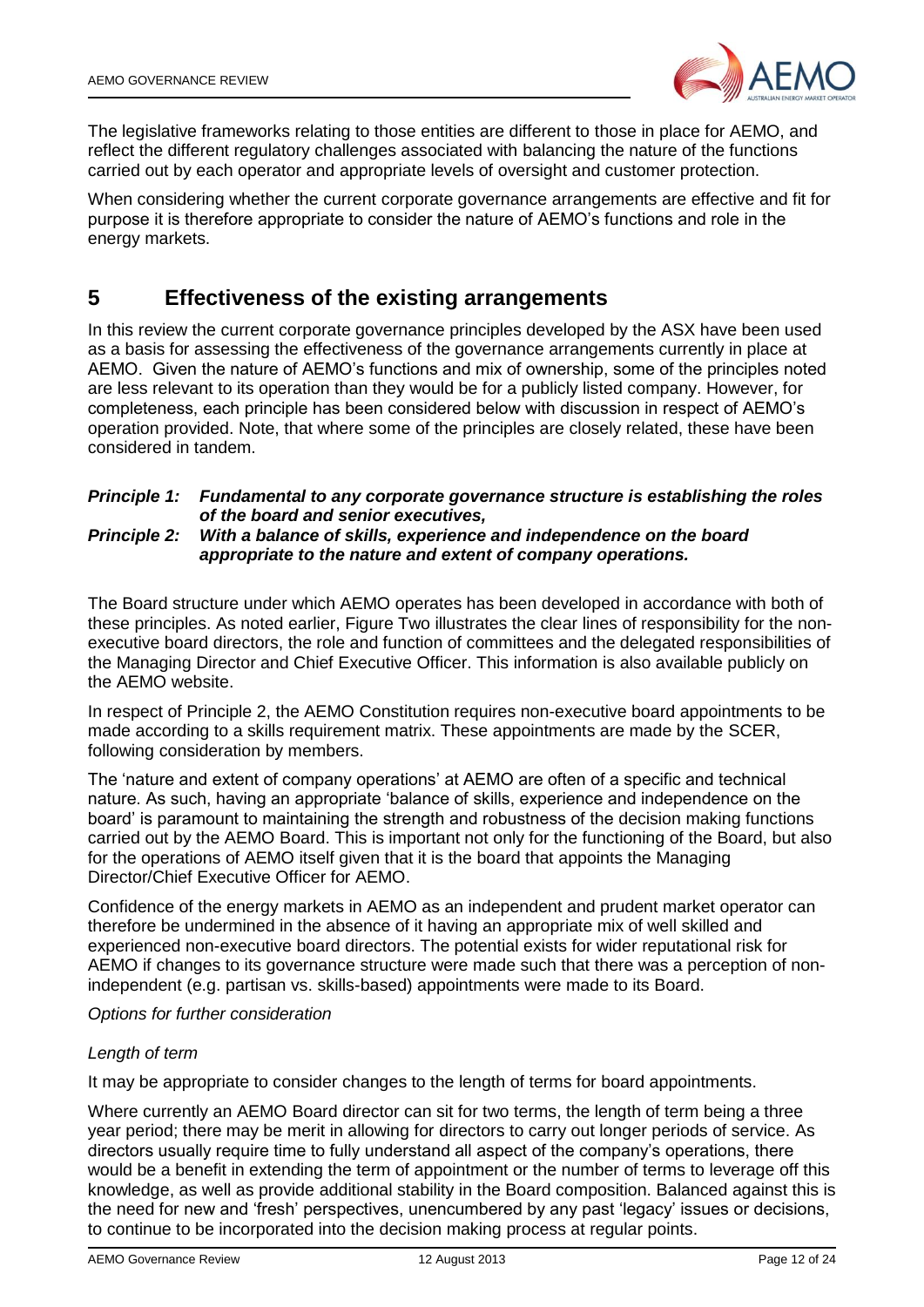

It could be appropriate therefore to consider amending the duration of a board appointment, while at the same time retaining a cap on the number of terms a board director is able to sit for. For example, this could be defined as a two or three term maximum – where the length of term could be defined as a three or four year period.

That is:

- Current: Two x three year appointments (six years in total)
- Option A: Three x three year appointments (nine years in total)
- Option B: Two x four year period (eight years in total)

#### *SCER Appointments Selection Panel Process*

Currently the SCER Appointments Selection Panel is involved in the new director appointment process for AEMO (and in some instances the reappointment process).

The Selection Panel's involvement in this process includes: reviewing the candidates provided by the search firm to identify a short-list; undertaking interviews of the short-listed candidates; and preparing recommendations and a report to the AEMO Board and members, and then the SCER, on the candidates recommended for appointment as directors.

AEMO notes that this process differs to the approach adopted more generally by corporations; whereby a Board (or a Board Committee such as a Nomination Committee) would usually identify a short-list of candidates and perform interviews for the purpose of proposing to the company members/shareholders suitable candidates for appointment as a director. This approach may have the benefit of reducing the timeframe for the selection process. A similar option could be considered as a modification to the selection process for AEMO board appointments; i.e. where the AEMO Board would undertake the selection process and then make recommendations to members and to the SCER.

#### *Reappointment process*

As part of the existing selection process, a Board director seeking to be considered for a second term currently needs to be reviewed once again by the SCER Appointments Selection Panel. AEMO considers there is scope for this process to be streamlined where decisions relate to the renewal of board appointments.

The current director reappointment process under the AEMO Constitution is as follows:

- a) If all directors eligible for reappointment and are approved by the Chair, the Chair submits a list of reappointments for consideration by the members and approval to submit to the SCER.
- b) If there is a vacancy, or the Chair is not prepared to recommend one or more directors for reappointment, then all directors due for reappointment (and any vacancies) need to be referred to the Selection Panel process.

It may be possible for the Chair to instead make a recommendation in respect of a director due for reappointment to Members on the basis of performance over their first term on the Board. If Members endorse the recommendations of the Chair, these could then be approved by the SCER (as at present), but not need to go through a selection panel process.

Modifications to streamline the process in this way would reflect that the director has already been though a selection panel process, and assessed against the relevant skills matrix, as part of their original appointment process, and have already considered suitable for appointment. Support from the Chair would further indicate that the director is making a valued contribution to the AEMO Board. These modifications could potentially increase the efficiency and timeliness of the reappointment process and thereby reduce the level of uncertainty for the director and the AEMO Board.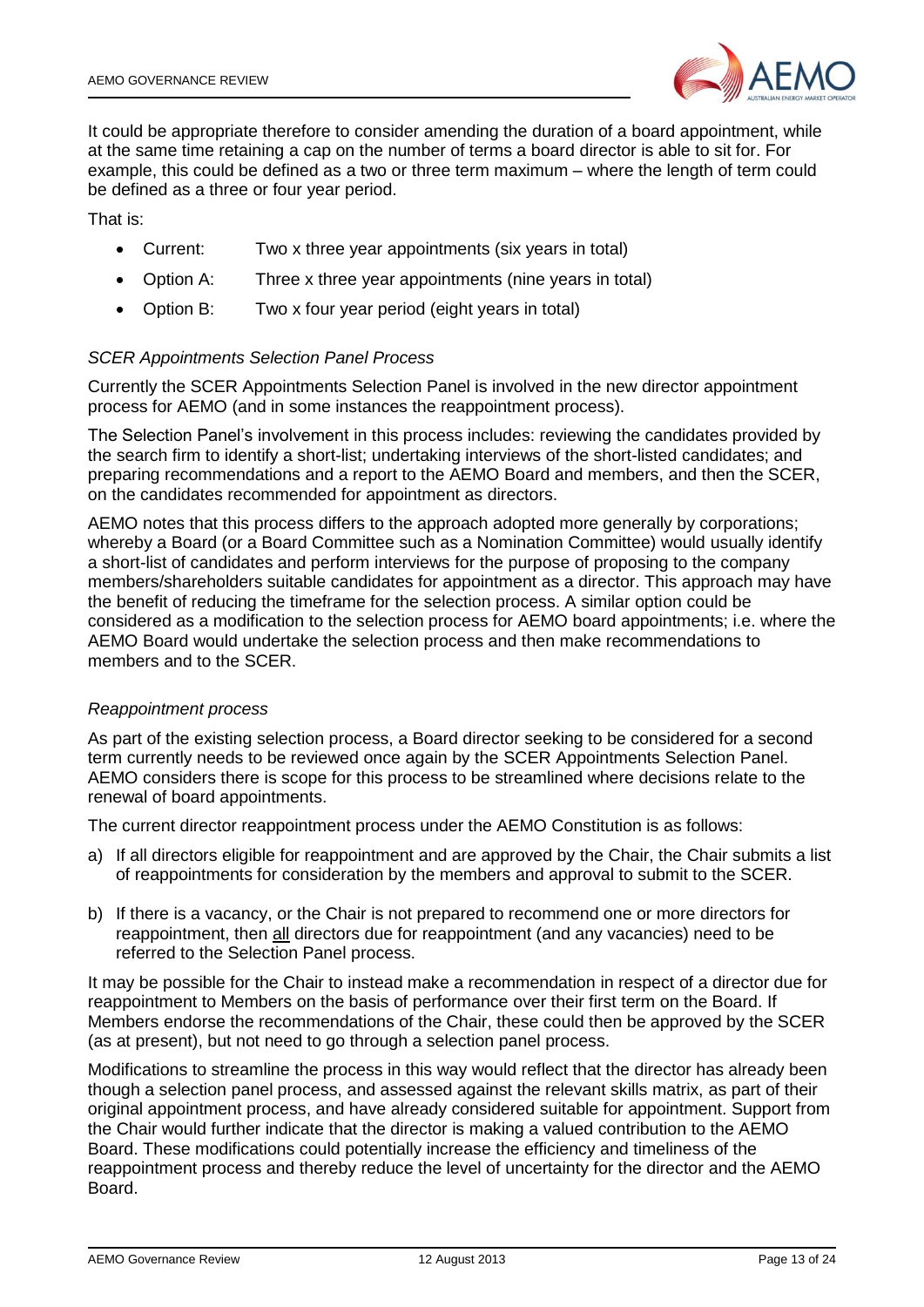

#### *Skills matrix*

Further, and consistent with recommendations made by the Productivity Commission in its October 2012 report16, and also in line with recent SCER developments to introduce a new energy advocacy body (Australian Energy Consumers Organisation, 'AECO'); AEMO considers it may be appropriate to also consider the level of customer input as part of the board composition.

Although we note there are no restrictions for customer representatives holding positions on the AEMO board, it may however be relevant to consider whether there was scope to better reflect skills and experience relating to customer interests as part of the skills matrix for board appointments. It is likely to be unnecessary to change to the nature of the board structure to one whereby particular interests (either customers or other stakeholders) were 'represented' on the board. However, there may be merit in amending the skills matrix within the Constitution to better reflect, and therefore give appropriate weight to, those with skills and experience relating to customer interest as part of the appointment process.

#### *Principle 3: There is a basic need for integrity among those who can influence a company's strategy and financial performance, together with responsible and ethical decision-making which takes into account not only legal obligations but also the interests of stakeholders.*

To assess how AEMO performs in respect of meeting the essence of Principle 3, it is useful to consider governance structures in place at AEMO that protect the integrity of decision making processes.

In its corporate governance literature, the ASX defines an independent director as follows:

*An independent director is a non-executive director who is not a member of management and who is free of any business or other relationship that could materially interfere with - or could reasonably be perceived to materially interfere with - the independent exercise of their judgement. (p16)*

In respect of board level appointments, the AEMO Constitution sets out detailed criteria on the selection of board members (to be appointed on merit on a skills requirement matrix as discussed above), specifically including that the board can consist of between five to ten directors, a majority of which, including the chair, must be independent directors.

In approving board appointments at AEMO, the SCER (and AEMO's members) will be mindful of the need for selecting directors with relevant, up to date industry or technical experience to ensure that the strategic industry specific nature of its decisions can be taken with confidence.

There is clearly a balance of risk taken in selecting directors with the appropriate and relevant knowledge of the energy industry where, given the relatively small size of the energy sector in Australia, those people would tend to be employed or have interests remaining in other entities within the sector. Appointments therefore need to consider the potential conflicts of interest associated with carrying out duties as a director for AEMO and any other role they may have within the industry.

It should be noted that dealing with conflicts of interest is not an issue specific to AEMO's board structure; the potential for conflicts of interest with non-executive board members and the operational decisions taken by an organisation is an issue dealt with widely at a corporate level. The way in which organisations manage their decision making processes, rather than limiting their appointment processes, can limit the extent to which this is a potential issue for the company.

However, as discussed earlier, given the unique nature of AEMO's role in carrying out a number of legislated functions on behalf of industry stakeholders, industry confidence in both AEMO's competence and its ability to carry out functions with integrity and in an independent manner is important. Stakeholders rely on AEMO carrying out its functions in this manner; for example, with confidence in our ability to manage and dispatch bids, handle commercially sensitive information and carry out accurate settlement processes. AEMO therefore has a strong interest in ensuring

 $\overline{\phantom{a}}$ 

<sup>&</sup>lt;sup>16</sup> Energy Network Regulatory Frameworks, Productivity Commission, October 2012.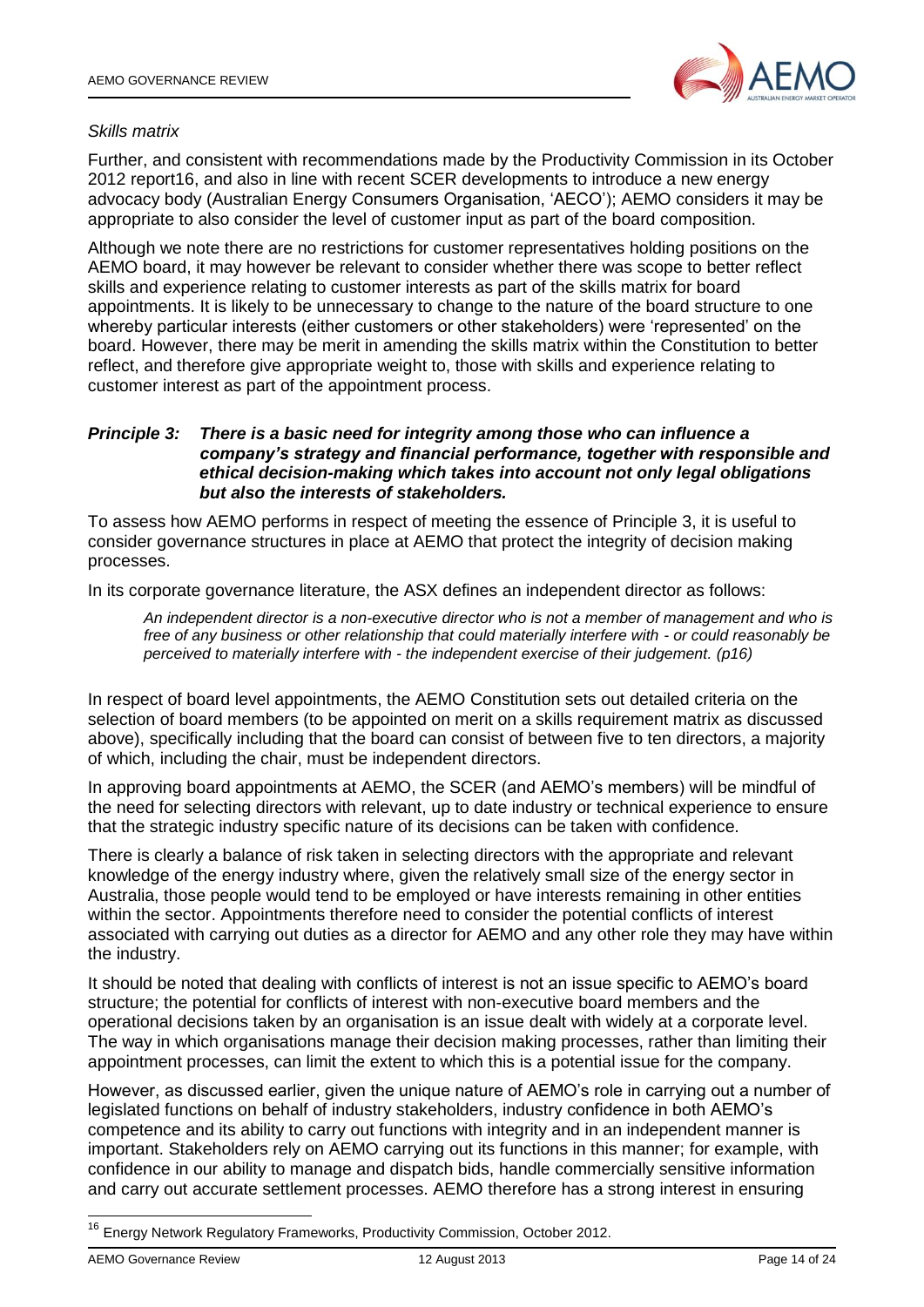

industry remains confident with its ability to run its operations and that stakeholder interests are well managed.

In respect of AEMO's operations, policies to manage the potential for conflicts of interest are in place and enforced. These policies are available on AEMO's website.

In respect of Board directors, before each meeting of the board, the AEMO chair will ask directors to declare their interest in any of the agenda items to be considered at that meeting. Where members declare an interest, they will be excused for that portion of the meeting discussion and decision making process. Such conflicts of interest are recorded on the minutes for each meeting.

At the staff level, all AEMO employees are also required to disclose all energy sector shareholdings. Some areas of the organisation will involve closer working contact with external stakeholders than others, and therefore the potential for a 'perceived risk' may be greater for some more than others.

These policies therefore involve a balance of 'control measures' (where staff and board directors alike are required to disclose potential conflicts of interest) and of building a culture of openness and transparency to ensure the continued integrity of AEMO's operations and decision-making processes.

It is worth noting that given AEMO's unique mix of government and industry ownership, and the range of functions AEMO is legally required to carry out, the concept of 'considering the interests of stakeholders' is quite different in this context than it would be for a publicly listed corporate entity with shareholder interests to manage. With its broad national focus for the future, AEMO's core objectives are to promote efficient investment in and operation of Australia's electricity and gas markets for the long-term interests of consumers – with respect to price, quality, safety, reliability and security of energy supply.

#### *Options for further consideration:*

There may be merit in reviewing the current definition of 'Independent Director' within the AEMO Constitution to align the wording with that used by the ASX in its Corporate Governance Guidelines. The definition used by AEMO, although clear, is more prescriptive than the ASX definition and could therefore be streamlined and made more consistent with that more broadly adopted in Australian as corporate practice.

Change in this respect may enable a larger pool of candidates be considered for future Board appointments; a relevant consideration in the relatively small domestic energy market context. Any amendments of this nature would not alter requirements on Board directors to disclose and proactively manage potential conflicts of interest on an ongoing basis.

#### *Principle 4: Meeting the information needs of a modern investment community is also paramount in terms of accountability and attracting capital. Presenting a company's financial and nonfinancial position requires processes that safeguard, both internally and externally, the integrity of company reporting, Principle 5: and provide a timely and balanced picture of all material matters.*

As an organisation with split government and industry ownership, and a range of legislated functions, AEMO's Board does not have the same commercial drivers in respect of attracting capital investment as other corporate entities. AEMO's role and functions set it apart from other not for profit organisations in this way also; in that AEMO's Board does not need to secure funding in a way that this would be a primary focus of other not for profit entities.

However, AEMO remains accountable to both its members and its wider stakeholders. This is particularly the case as these stakeholders pay AEMO's operating costs as part of their annual fees. The mix of AEMO ownership, with 40% industry representation, also provides implicit oversight and pressure on AEMO to act responsibility in respect of its operating costs. It is therefore incumbent on AEMO to ensure it maintains pressure on effective use of spend.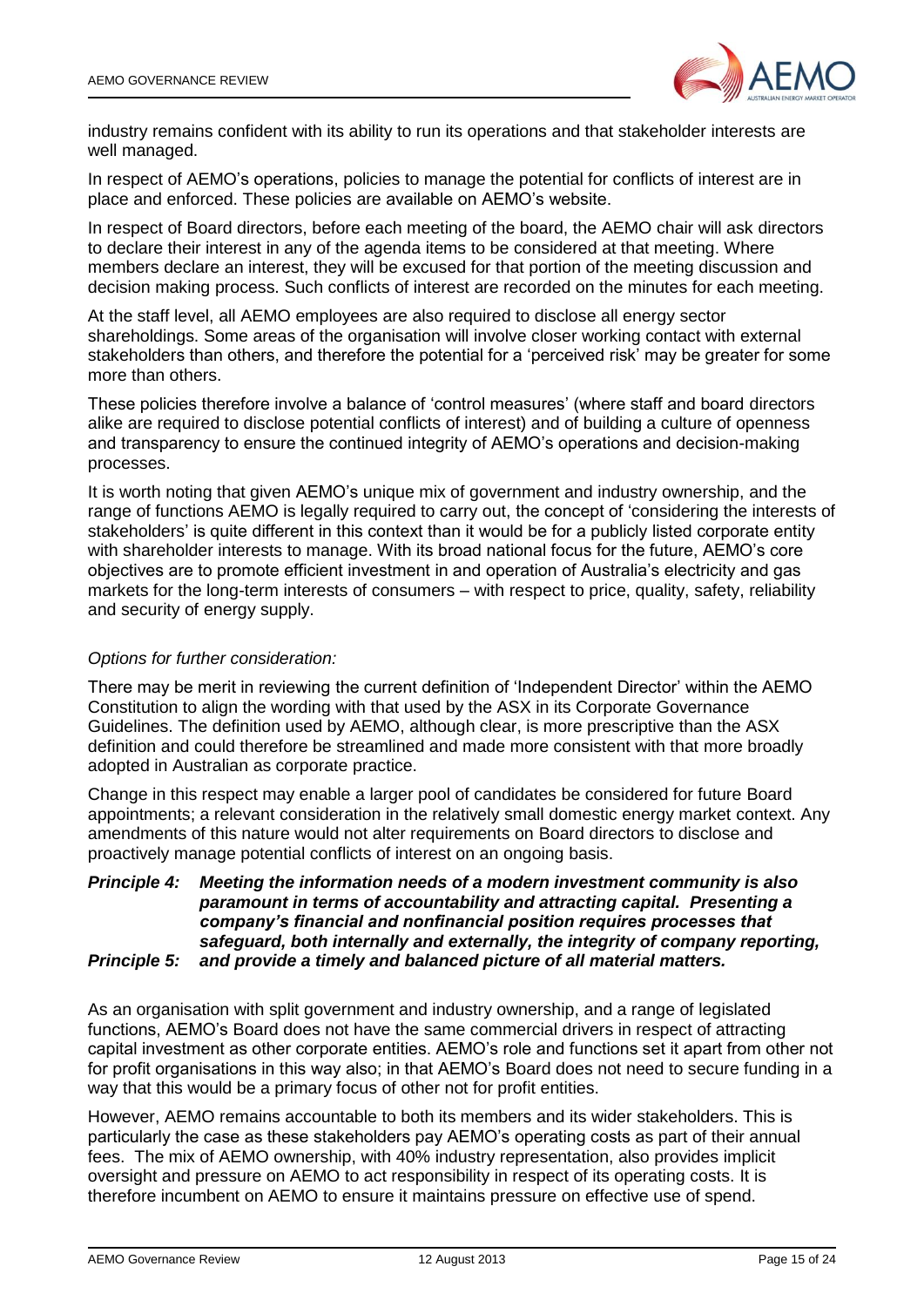

Since AEMO's commencement, Board directors and senior management have focussed on streamlining a number of corporate areas including its Board and committee governance processes, the establishment of strong internal controls, and identifying and implementing productivity benefits. These benefits are included in and reported as part of the annual corporate budget process. Given the nature of the merger process leading to AEMO's commencement, a key corporate focus has also been on targeting synergies which deliver increased value or cost savings to stakeholders across the business where possible.

The nature of AEMO's role in providing settlement services to the gas and electricity markets, also brings with it significant financial responsibility; where AEMO manages settlement processes involving over \$500M each calendar month. It is clearly imperative from the perspective of maintaining the robustness of market settlement mechanisms that AEMO has clear, timely and reliable reporting processes on all matters relating to the financial health of the market and also of its own operations, as well as exceptionally robust and effective supporting IT infrastructure. In this respect, the interests of AEMO and its industry stakeholders are aligned – where both have a strong interest in ensuring AEMO has the ability to effectively run its operations and therefore that stakeholder interests are well managed.

#### *Options for further consideration:*

Amendments could be considered in regard of the competencies noted in the skills matrix defined in the AEMO Constitution.

Such amendments could involve references to skills relating to the 'operation or knowledge of network businesses' (gas or electricity) and also the 'operation or detailed knowledge of complex information technology systems'.

Changes in this regard would better reflect the full complement of AEMO business needs and, although the Board is not a 'representative' committee, this would enable Board appointments to be made with perhaps a more appropriate level of consideration given to skills in these areas.

#### *Principle 6: The rights of company owners, that is shareholders, need to be clearly recognised and upheld.*

As noted, AEMO's unique mix of government and industry ownership, and its range of functions, provide a different context against which to consider the 'rights of company owners', compared to commercial entities with shareholder interests to manage.

With its broad national focus for the future, AEMO's core objectives are to promote efficient investment in and operation of Australia's electricity and gas markets for the long-term interests of consumers – with respect to price, quality, safety, reliability and security of energy supply.

As discussed in respect of Principle 5, AEMO remains accountable to both its members and its wider stakeholders. The mix of government and industry ownership provides implicit oversight and pressure on AEMO to act responsibility in respect of its operating costs, and both transparent and robust in its decision making processes.

#### *Options for further consideration:*

Before AEMO's commencement, the nature and level of the government-industry ownership split was an issue of contention.

As discussed earlier, some parties (notably industry participants on the supply side) were of the view that industry membership affords the energy sector participants a potentially greater degree of accountability to those who use and pay for AEMO's services and the potential for improved responsiveness to the needs of market participants, enhanced transparency of operations and greater independence from any particular market participant or government stakeholder. Alternatively, other parties, particularly end users and government stakeholders, perceived that government membership of AEMO could provide greater protection and improved accountability to end users (who are the ultimate beneficiary of its services), and greater independence from any particular market participant.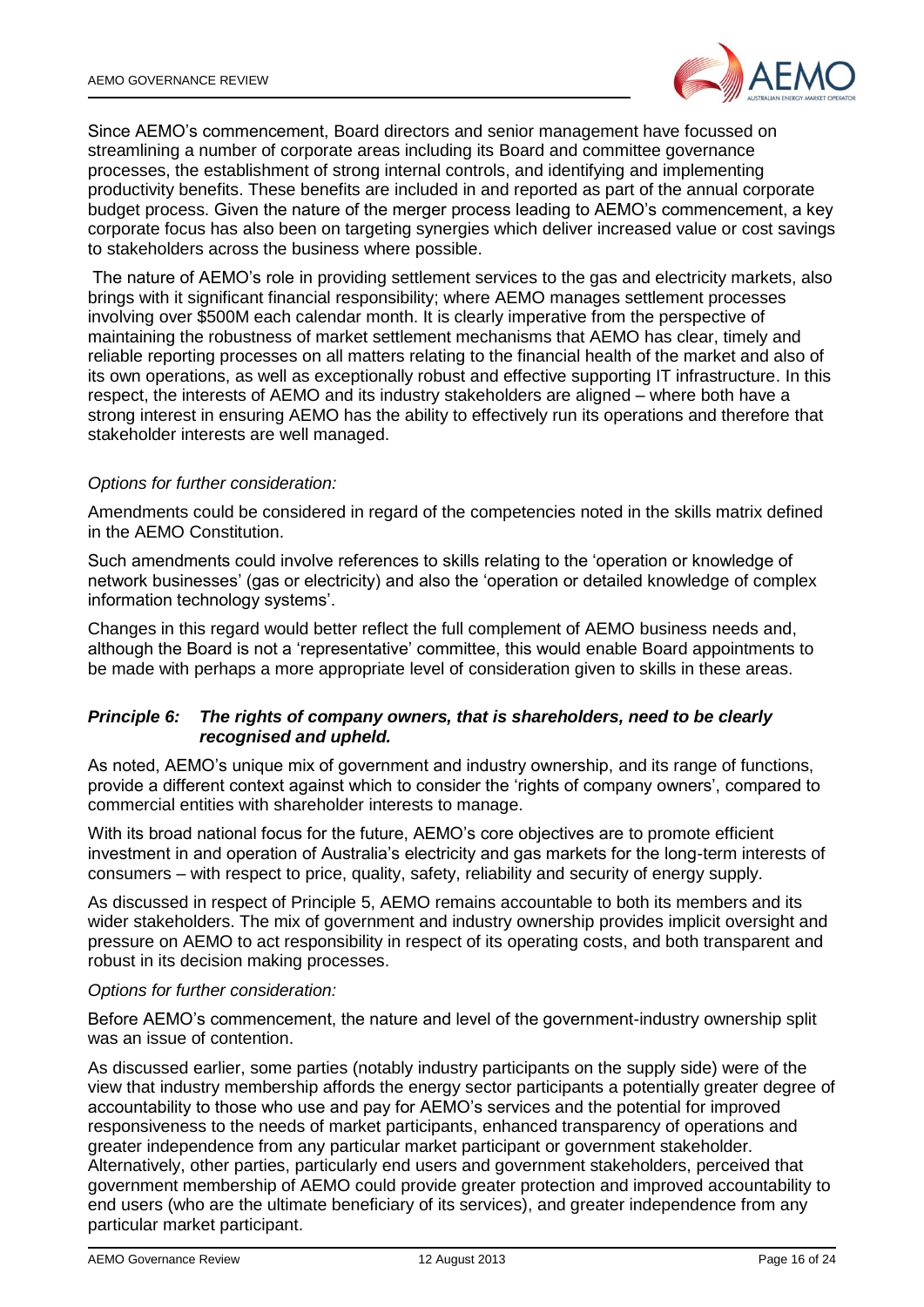

The current split of 60-40 ownership (government-industry respectively), reflects the outcome of those earlier discussions.

It may be an option to consider adjusting the weighting of the ownership stakes – whether this be to increase the holding for either industry or government members. However, in practice, as long as the percentage of the split retains a sizeable holding for its 'minority' members, this should keep suitable pressure on both sets of stakeholders to ensure that all concerns continue to be recognised.

As such, AEMO considers it is likely to be unnecessary to make amendments to the existing split of ownership at this time.

#### *Principle 7: Every business decision has an element of uncertainty and carries a risk that can be managed through effective oversight and internal control.*

The AEMO Board has delegated certain functions to its Managing Director and Chief Executive Officer (outlined earlier in Figure 2). As noted in Figure 2, to support the Board in carrying out its role, a range of operating committees have also been established, including the Risk and Audit Committee. These committees are made up of representatives from the Board and each have defined remits related to supporting and overseeing specific elements of AEMO's business operations. A suite of corporate policies have also been developed that are managed and enforced at a senior executive level via these committees.

#### *Options for further consideration:*

AEMO's existing legal status limits its ability to build up any working capital. At present AEMO recovers its costs from stakeholders via operating fees. This was an intended limitation as part of the original design for AEMO's corporate framework.

There may be merit in exploring options to widen the existing parameters to thereby enable AEMO a narrow remit in which to fund additional, and potentially closely defined, activities. This may give AEMO greater scope to consider activities that, although consistent with its 'Vision' and 'Mission Statement', would otherwise currently be considered as out of scope and not taken any further. Were AEMO to explore or undertake such activities at present this could expose the company to insolvency risk given there would be no recourse (or associated functions) under either the underlying legislation or Constitution to recover costs from participants.

It is worth noting that under the previous governance arrangements in place for NEMMCO, a similar level of flexibility was afforded, thereby enabling NEMMCO a narrow remit to hold working capital to fund additional activities.

While it has been useful to consider the potential for variations in AEMO's remit as part of this review process, AEMO considers it is likely to be unnecessary to make such amendments at this time.

#### *Principle 8: Rewards are also needed to attract the skills required to achieve the performance expected by shareholders.*

Given the nature of AEMO's corporate status, this Principle does not directly translate into AEMO's situation. However, as an organisation that strives for continuous improvement and also to be an employer of choice, the essence of this principle is implicitly incorporated into AEMO's policies relating to its people and culture.

At Board level, and as discussed earlier, appointments are made on a skills requirement matrix by the MCE. The Board itself selects and oversees the performance of the Managing Director and Chief Executive Officer. Consistent with most corporations, the Board also has a role in succession planning for the role of MD/CEO.

As an employer, AEMO measures itself against other similar industry or government employers in respect of remuneration packages for employees. The AEMO People and Remuneration Committee of the Board operates to ensure performance is appropriately managed and effectively rewarded across the organisation.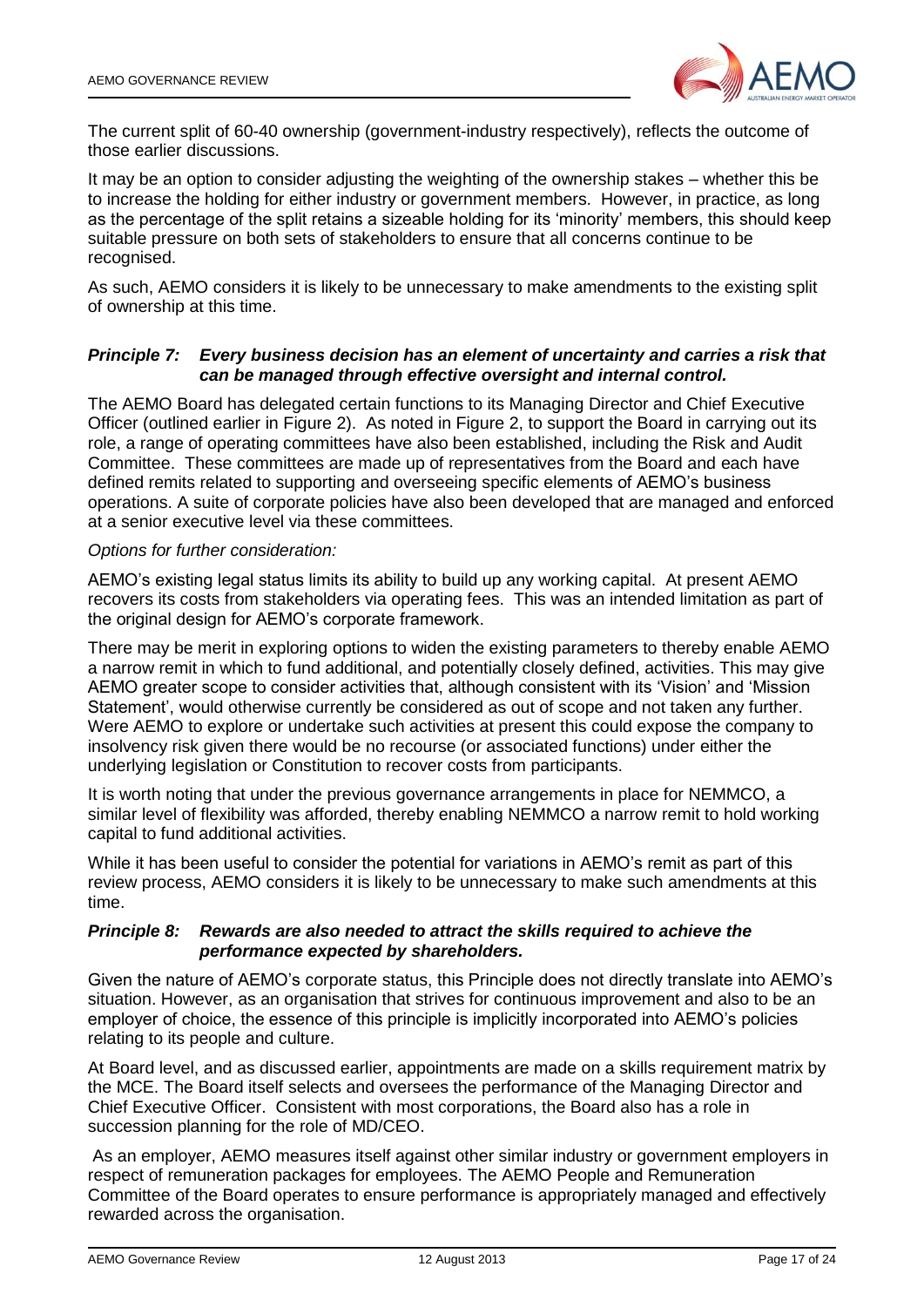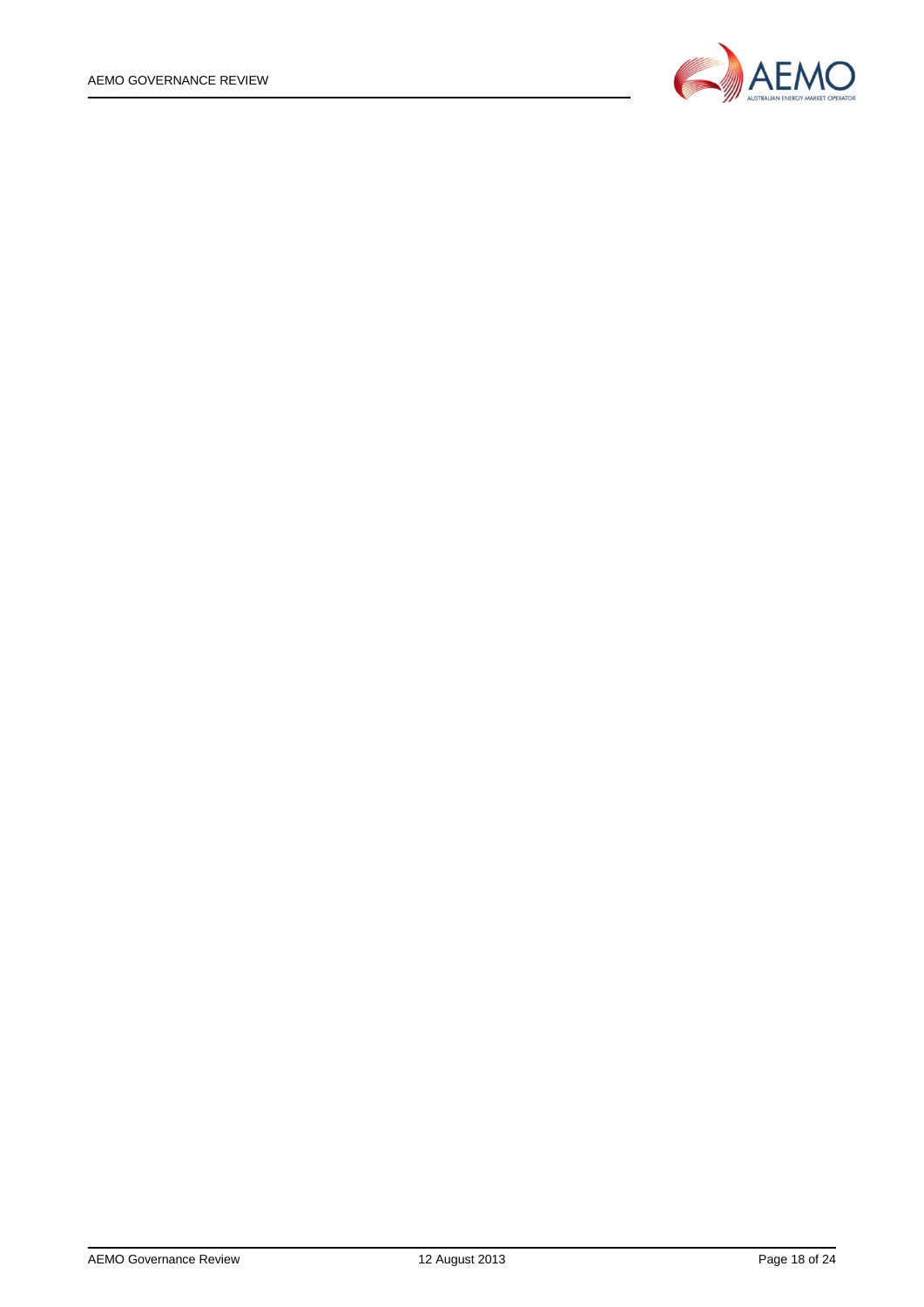

## <span id="page-18-0"></span>**6 Feedback**

AEMO strives to operate in a culture of continuous improvement. This assessment has provided AEMO with an informal opportunity to review internal processes and governance arrangements at a corporate level.

Having now reviewed these structures over the period post commencement, it is our view that the existing arrangements continue to be broadly fit for purpose. Further, these arrangements, as they currently operate, continue to provide an important balance of oversight by members and stakeholders, as well as the necessary flexibility for AEMO to evolve as an organisation and adapt to changing circumstances in the markets.

As part of carrying out this review we have also noted throughout where we consider there to be potential scope for considering subtle changes to these arrangements in order to gain further benefits as the organisation and markets evolve going forward.

In order to improve the efficiency and effectiveness of arrangements relating to board appointments, AEMO intends to give effect to a number of amendments via relatively minor changes to the AEMO Constitution. These amendments will be progressed with AEMO members later this year.

AEMO welcomes feedback from interested parties, market participants and government stakeholders alike on the views and ideas raised in this paper. Where stakeholders see further opportunities for AEMO to make incremental improvements to its existing arrangements, we welcome the opportunity to consider and/or further develop these.

Any questions or feedback in respect of this paper should be sent by email to David Swift, Executive General Manager, Corporate Development at the following email address:

[david.swift@aemo.com.au.](mailto:david.swift@aemo.com.au) AEMO welcomes feedback by close of business on **Friday 30 August 2013.**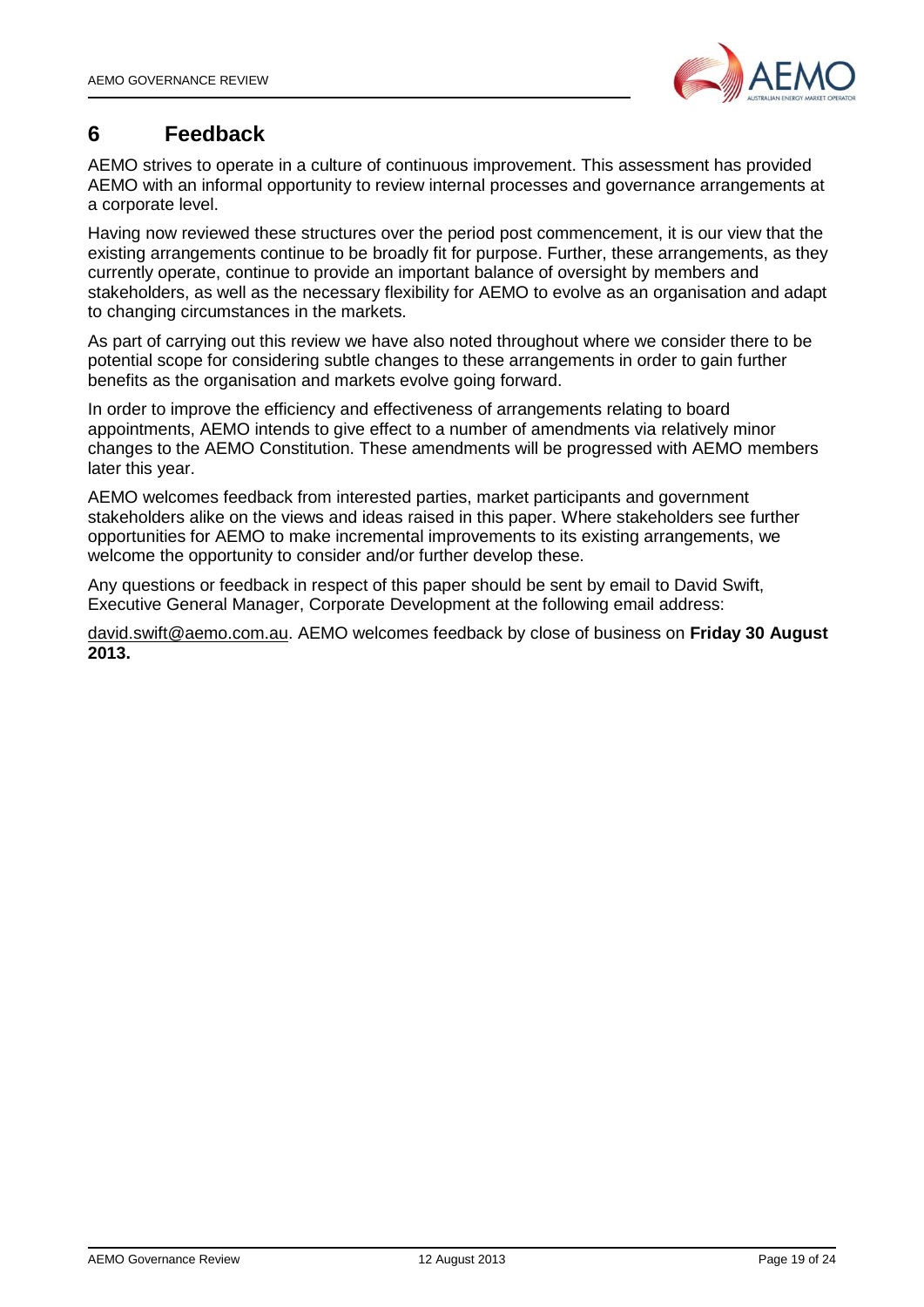

## Appendix 1 – AEMO Membership

*AEMO Industry Members (as at 19 June 2013)*

- 1. Acciona Energy Oceania Pty Ltd
- 2. AGL Energy Ltd
- 3. AGL Loy Yang Marketing Pty Ltd
- 4. APA GasNet Australia (Operations) Pty Limited
- 5. Allgas Energy Pty Limited
- 6. APT Petroleum Pipelines Pty Limited
- 7. APT Pipelines (NSW) Pty Limited
- 8. Attunga Capital Pty Ltd
- 9. Aurora Energy (Tamar Valley) Pty Ltd trading as AETV Power
- 10. Aurora Energy Pty Ltd
- 11. Aus Gas Trading Pty Ltd
- 12. Ausgrid
- 13. Australian Power and Gas Pty Ltd
- 14. Central Ranges Pipeline Pty Limited
- 15. CitiPower Pty
- 16. Click Energy Pty Ltd
- 17. Delta Electricity
- 18. Diamond Energy Pty Ltd
- 19. Directlink Joint Venture (ABN 16 779 340 889)<sup>17</sup>
- 20. Dodo Power & Gas Pty Ltd
- 21. East Australian Pipeline Pty Limited
- 22. EDL Group Operations Pty Limited
- 23. ElectraNet Pty Ltd
- 24. Endeavour Energy
- 25. Energex Limited
- 26. EnergyAustralia Gas Storage Pty Ltd
- 27. EnergyAustralia Pty Ltd
- 28. EnergyAustralia Yallourn Pty Ltd
- 29. Energy Pacific (Vic) Pty Ltd
- 30. EnerNOC Pty Ltd
- 31. Envestra Limited
- 32. Envestra (NSW) Pty Ltd
- 33. Epic Energy Holdings Pty Ltd
- 34. Eraring Energy
- 35. ERM Power Limited
- 36. ERM Power Retail Pty Ltd
- 37. Essential Energy
- 38. FPC 30 Limited
- 39. Hydro-Electric Corporation
- 40. Infigen Energy Markets Pty Ltd
- 41. Infratil Energy Australia Pty Ltd
- 42. Jemena Limited
- 43. Macquarie Generation
- 44. Marubeni Australia Power Services Pty Ltd
- 45. Millmerran Energy Trader Pty Ltd
- 46. Murraylink Transmission Company Pty Ltd
- 47. N. P. Power Pty Ltd
- 48. OneSteel Manufacturing Pty Ltd

1

 $17$  (Directlink (No. 1) Pty Limited ABN 85 085 123 468, Directlink (No. 2) Pty Limited ABN 87 095 439 222, and Directlink (No. 3) Pty Limited ABN 86 095 449 817 trading as Directlink Joint Venture).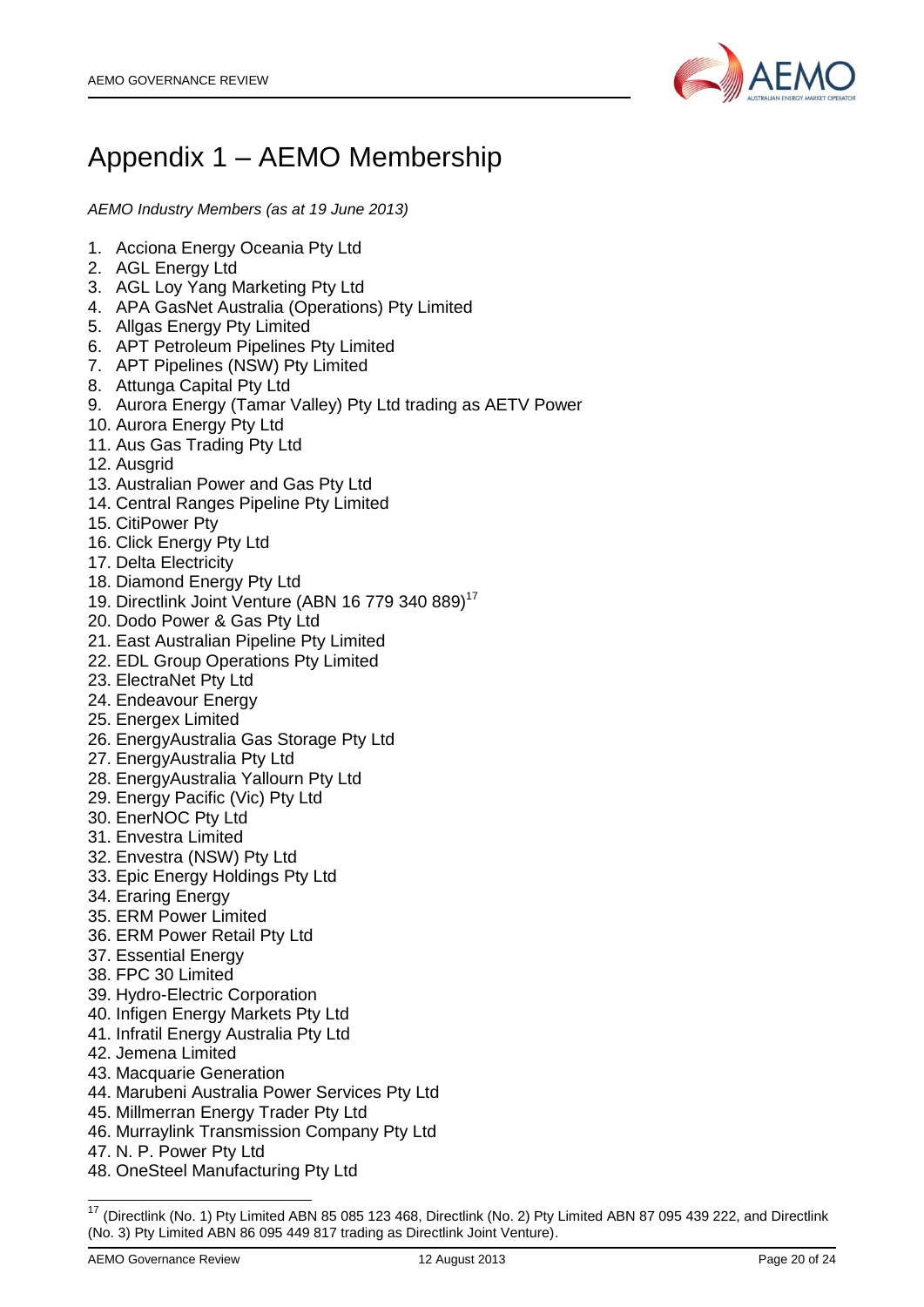

- 49. Origin Energy Electricity Limited
- 50. Pacific Hydro Clements Gap Pty Ltd
- 51. Pacific Hydro Challicum Hills Pty Ltd
- 52. Pacific Hydro Portland Wind Farm Pty Ltd
- 53. Pacific Hydro Retail Pty Ltd
- 54. People Energy Pty Ltd
- 55. Powercor Australia Ltd
- 56. Queensland Electricity Transmission Corporation Limited (trading as Powerlink Queensland)
- 57. Roverton Pty Limited
- 58. Santos Ltd
- 59. South East Australia Gas Pty Ltd
- 60. SPI Electricity Pty Ltd
- 61. Tasmanian Gas Pipeline Pty Ltd
- 62. Transend Networks Pty Ltd
- 63. TransGrid
- 64. Vicpower Trading
- 65. Westpac Banking Corporation
- 66. WINenergy Pty Ltd

#### *AEMO Government Members*

- 1. Commonwealth Government
- 2. Australian Capital Territory
- 3. State of New South Wales
- 4. State of Queensland
- 5. State of South Australia
- 6. State of Tasmania
- 7. State of Victoria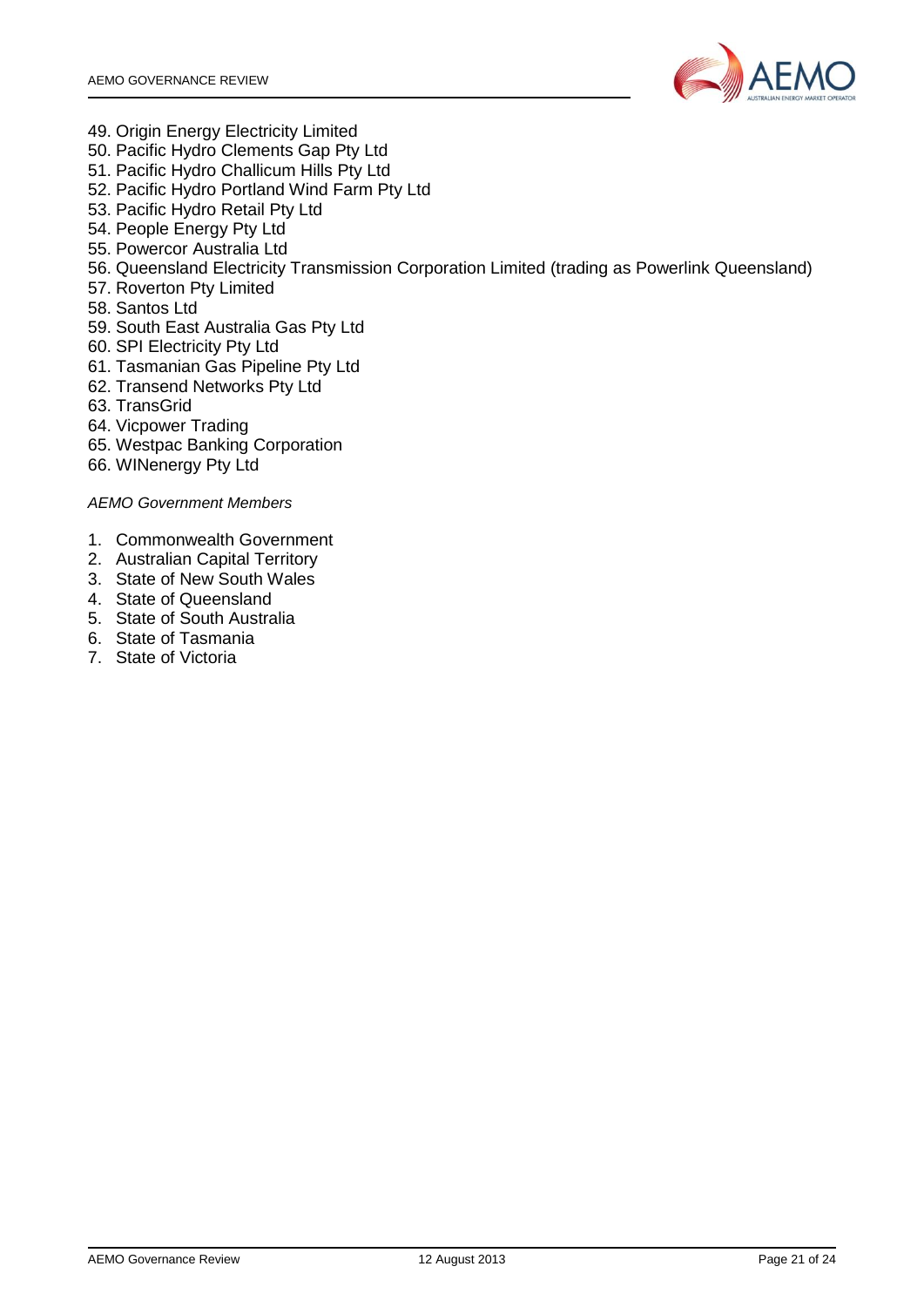

## Appendix 2 - AEMO Board

The AEMO Board was appointed on 1 July 2009. The current Board comprises nine Non-Executive Directors and the Managing Director and Chief Executive Officer.



#### **Dr Thomas (Tom) Parry AM – Chairman**

Dr Parry is the Chairman of Sydney Water Corporation and First State Super Trustee Corporation. He is also a director of Powerco (New Zealand) and ASX Compliance Pty Ltd. With over 30 years' experience as an academic, business and public policy consultant and regulator, Dr Parry has extensive experience in regulating utility assets in the water and energy sectors. Dr Parry was the Foundation Executive Chairman of the Independent Pricing and Regulatory Tribunal of NSW (IPART). He was also the Foundation NSW Natural Resources Commissioner.



#### **Mr Matt Zema – Managing Director and Chief Executive Officer**

Mr Zema was the Chief Executive Officer of the Victorian Energy Networks Corporation (VENCorp), which was responsible for operating the declared transmission system for gas in Victoria and for the planning, procurement and augmentation of the Victorian electricity transmission network. Prior to joining VENCorp in 1999, he worked in general management roles with PowerNet Victoria, GPU PowerNet and GPU International. He has a long history in strategic planning, asset management, corporate governance, and financial management, gained over two decades in executive roles in the public and private sectors.



#### **Mr Ian Fraser** *(second term to finish in November 2013)*

Mr Fraser currently holds directorships on several listed companies and was the Chairman of the Gas Market Company Ltd. He is a qualified accountant (CPA) with significant operational experience in a number of managing director positions over 13 years and across a broad range of industries.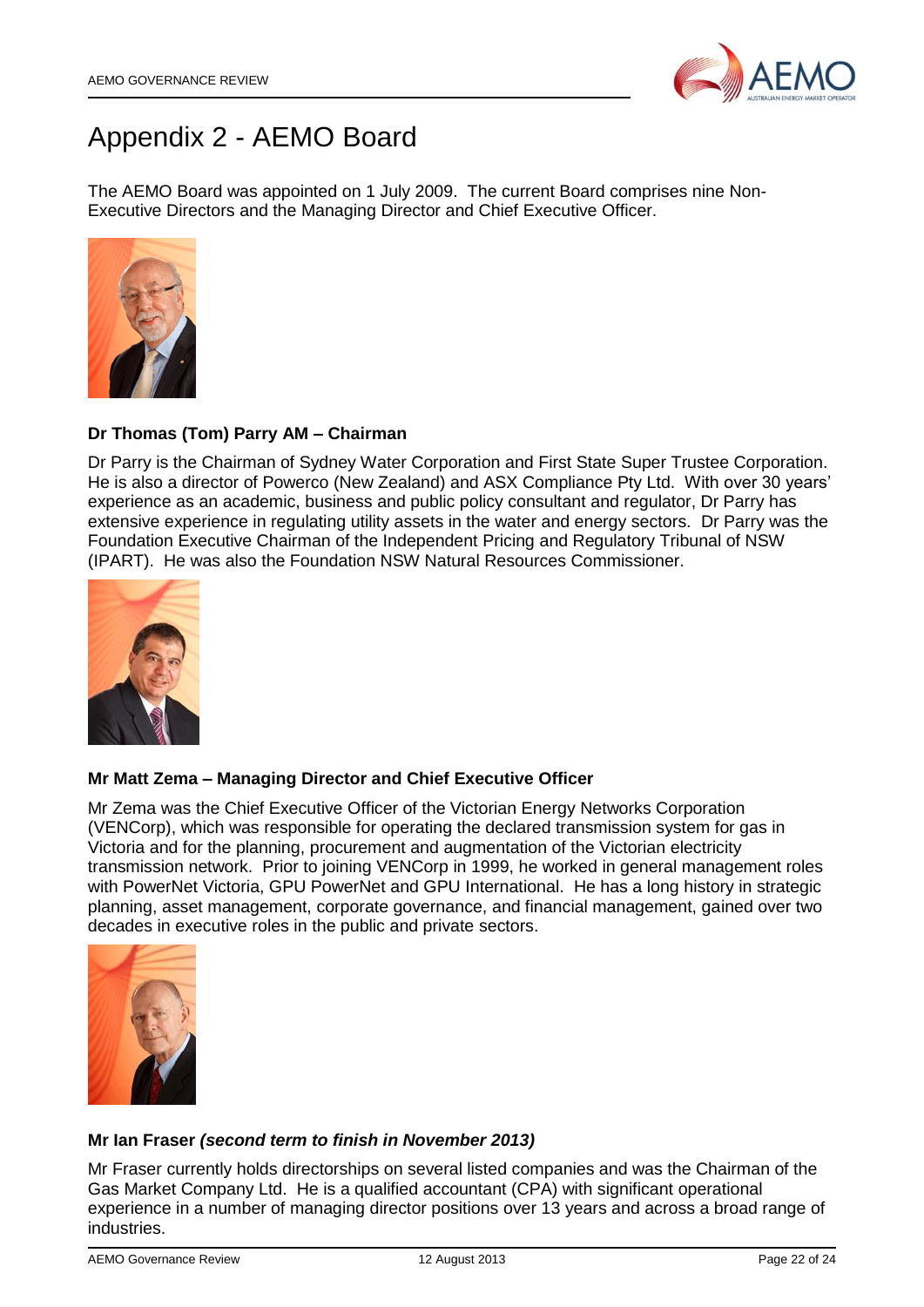



#### **Mr Leslie (Les) Hosking**

Mr Hosking was the CEO and Managing Director of NEMMCO 2003–2008 and a director of the company between 1997 and 2003. He is currently a non-executive director of AGL Energy Ltd and Chairman of Adelaide Brighton Ltd. He has over 30 years' experience in the Australian futures industry, including being CEO and Managing Director of the Sydney Futures Exchange Ltd for 15 years, from 1985 to 2000.



#### **Mr Greg Martin**

Mr Martin is a non-executive director of a number of listed and unlisted companies including Santos Ltd and Energy Developments Ltd. He is the Managing Director of Murchison Metals Ltd. Mr Martin is a previous CEO and Managing Director of AGL and has nearly 30 years' experience in the utilities, energy and energy related infrastructure sectors in Australia, New Zealand and internationally.



#### **Dr Anthony (Tony) Marxsen**

Dr Marxsen is director of Marxsen Consulting Pty Ltd and Jancomax Pty Ltd and a former director of VENCorp and Sustainability Victoria. He has extensive strategic and operational expertise in electricity grids and information technology and senior experience in a range of industries and particularly in strategic, transformational and operational roles in the energy sector including the National Electricity Market and gas markets. He was made a Computerworld Fellow in 2001.